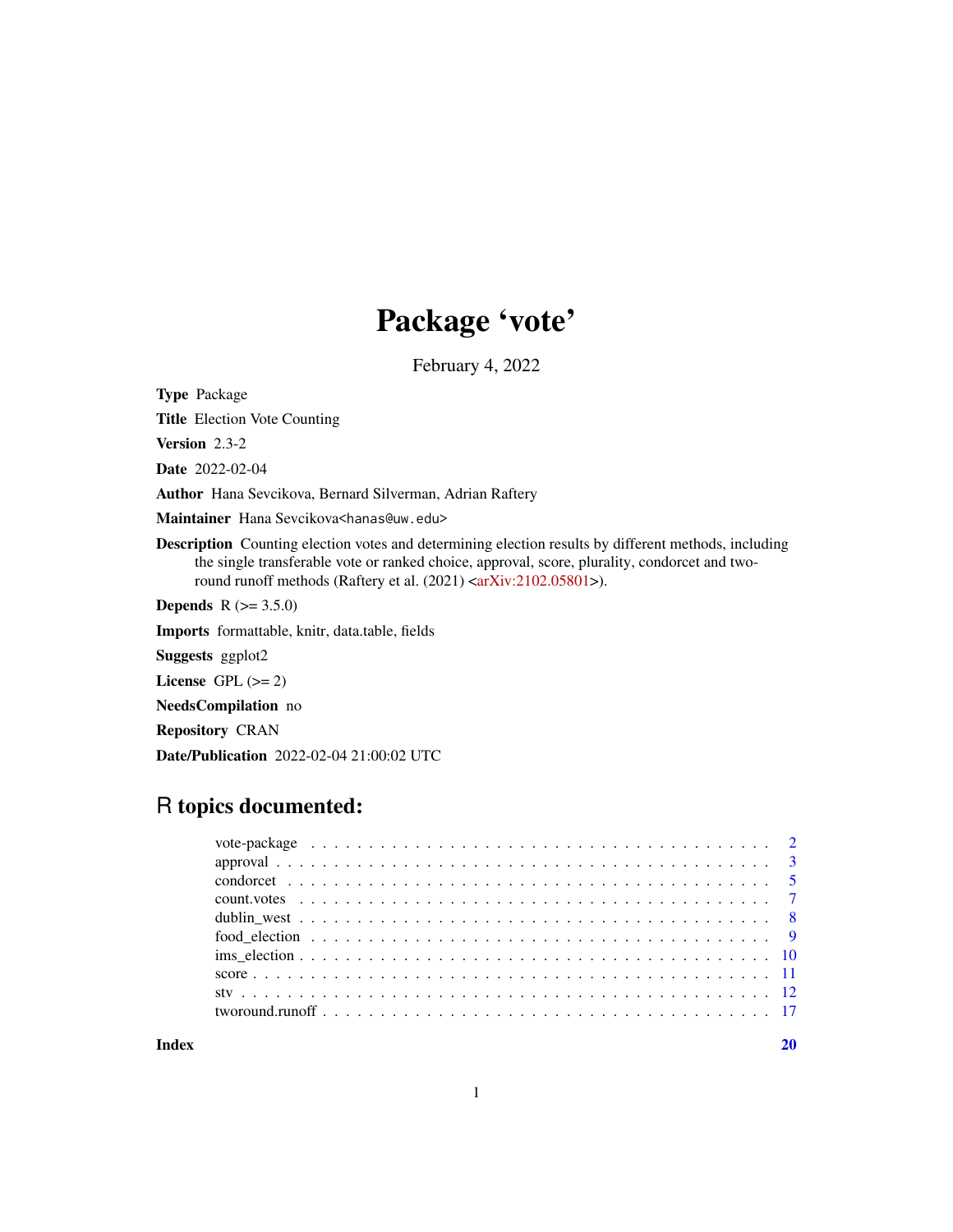<span id="page-1-0"></span>

# Description

Counting election votes and determining election results by different methods, including the single transferable vote (ranked choice), approval, score, plurality, condorcet and two-round runoff methods. Details about the methods and package functions can be found in Raftery et al. (2021).

#### Details

The main function of the package is called [count.votes](#page-6-1). If no specific method is passed, it decides on the basis of the available data which method is the most appropriate. Specific methods can also be invoked explicitly. The following voting methods are available:

- [stv:](#page-11-1) Single transferable vote (STV) where voters rank candidates in order. It is also known as ranked choice voting or instant runoff.
- [score:](#page-10-1) Range voting where each voter gives each candidate a score within a specific range.
- [approval:](#page-2-1) Voters give each candidate one (approve) or zero (not approve).
- [plurality:](#page-2-2) Each voter chooses one candidate.
- [condorcet:](#page-4-1) Voters rank candidates in order. The winner is determined in pairwise comparisons.
- [tworound.runoff:](#page-16-1) Two-round majority system with ranked ballots. If no candidate gets the majority, there is a run-off between the top two candidates.

Output of these functions can be viewed using summary methods, or in a browser using view methods. The summary methods return a data frame which can be stored in a file, see Example below. Outputs of the [stv](#page-11-1) method can be plotted in a graph. The joint and marginal distributions of ranked votes (for [stv](#page-11-1), [condorcet](#page-4-1) and [tworound.runoff](#page-16-1)) can be visualized in an image plot.

Functions [invalid.votes](#page-6-2), [valid.votes](#page-6-2) and [corrected.votes](#page-6-2) can be used to check the validity of ballots for the various methods, including corrections made within the methods. Function [correct.ranking](#page-11-2) can be used to make ballot corrections to ranked data, including ballots with equal preferences.

Example datasets are included. The [ims\\_election](#page-9-1) dataset contains anonymized ballots from a past Council election of the Institute of Mathematical Statistics (IMS) which uses the STV method. Modifications of this dataset are available ([ims\\_approval](#page-9-2), [ims\\_score](#page-9-2), [ims\\_plurality](#page-9-2)) as examples of data required by the various methods. The [food\\_election](#page-8-1) dataset taken from Wikipedia can be used to test the STV method. Similarly, methods for ranked voting can be applied to the [dublin\\_west](#page-7-1) dataset which contains election ballots from the 2002 election to the Dublin West constituency in Ireland.

#### Author(s)

Hana Sevcikova, Bernard Silverman, Adrian Raftery Maintainer: Hana Sevcikova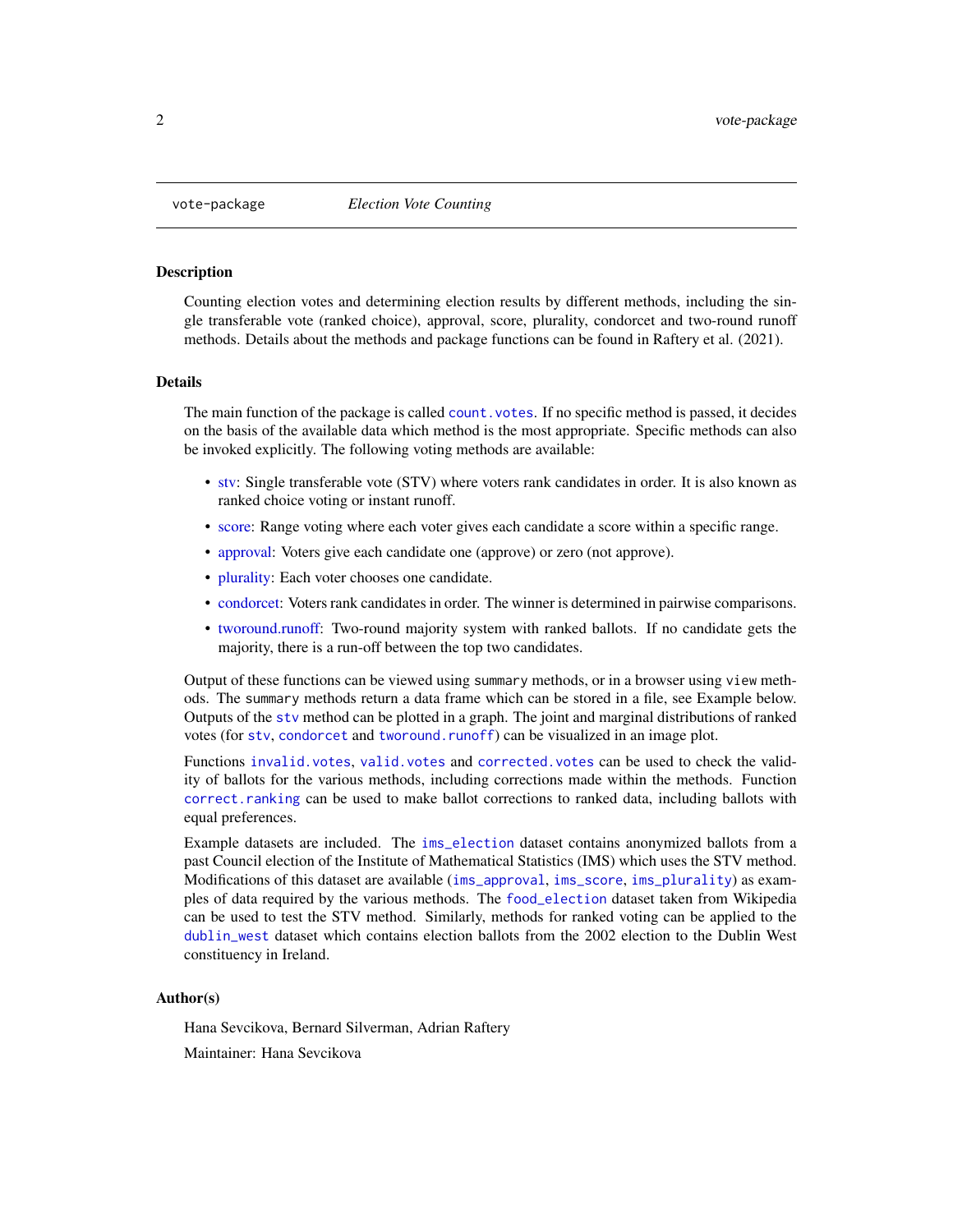#### <span id="page-2-0"></span>approval 3

#### References

Raftery, A.E., Sevcikova, H. and Silverman, B.W. (2021). The vote Package: Single Transferable Vote and Other Electoral Systems in R. [arXiv:2102.05801.](https://arxiv.org/abs/2102.05801)

#### Examples

```
data(ims_election)
res <- count.votes(ims_election, method = "stv", nseats = 5)
summary(res)
# View invalid votes
invalid.votes(res)
## Not run:
# View results in a browser
view(res)
# Write election results into a csv file
s <- summary(res)
write.csv(s, "IMSstvresults.csv")
## End(Not run)
```
<span id="page-2-1"></span>

approval *Approval and Plurality Vote Count*

#### <span id="page-2-2"></span>Description

Count votes using the approval and plurality methods. Each voter can select candidates using 1 for a selection and 0 otherwise. In the approval method, any number of candidates can be selected by a voter, while in the plurality method only one candidate can be chosen by a voter. Thus, plurality voting is a special case of approval voting. The winner(s) in either method is/are the most-approved candidate(s).

#### Usage

```
approval(votes, nseats = 1, fsep = "\t", quiet = FALSE, ...)
## S3 method for class 'vote.approval'
summary(object, ...)
## S3 method for class 'vote.approval'
view(object, ...)
plurality(votes, nseats = 1, fsep = "\t", quiet = FALSE, ...)
## S3 method for class 'vote.plurality'
summary(object, ...)
```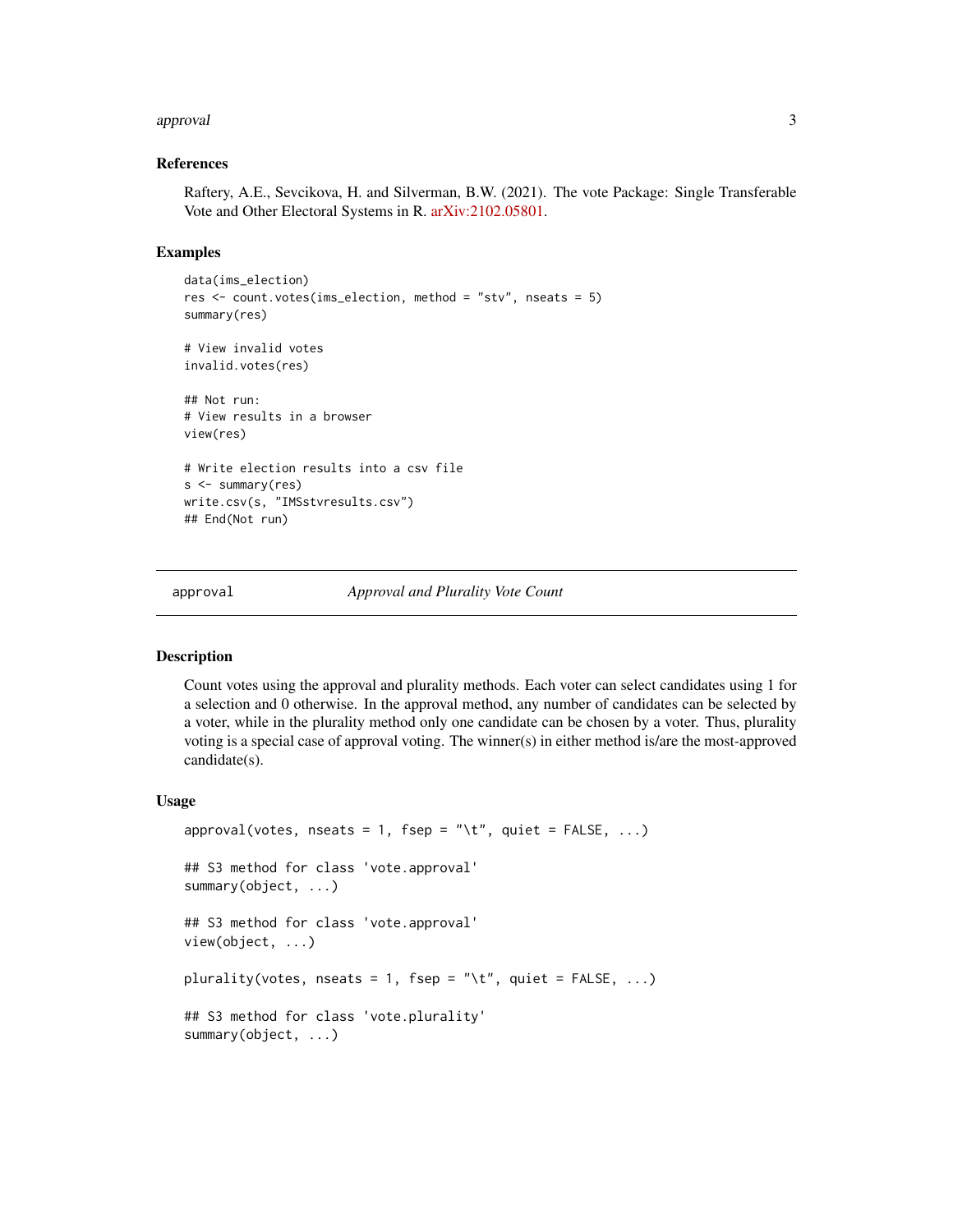#### 4 approval to the contract of the contract of the contract of the contract of the contract of the contract of the contract of the contract of the contract of the contract of the contract of the contract of the contract of

```
## S3 method for class 'vote.plurality'
view(object, ...)
```
# Arguments

| votes    | Matrix or data frame of zeros and ones containing the votes. Rows correspond<br>to the votes, columns correspond to the candidates. If it is a character string it<br>is interpreted as a file name from which the votes are to be read. Missing values<br>(NA) are interpreted as zeros. |
|----------|-------------------------------------------------------------------------------------------------------------------------------------------------------------------------------------------------------------------------------------------------------------------------------------------|
| nseats   | Number of candidates to be elected.                                                                                                                                                                                                                                                       |
| fsep     | If votes is a file name, this argument gives the column separator in the file.                                                                                                                                                                                                            |
| quiet    | If TRUE no output is printed.                                                                                                                                                                                                                                                             |
| $\ddots$ | Not used.                                                                                                                                                                                                                                                                                 |
| object   | Object of class vote. approval or vote. plurality.                                                                                                                                                                                                                                        |

#### Value

Functions approval and plurality return an object of class vote.approval and vote.plurality, respectively, both of which are lists with the following objects:

| elected       | Vector of names of the elected candidates in the order in which they were<br>elected. |
|---------------|---------------------------------------------------------------------------------------|
| totals        | Vector of total votes in the same order as candidates (columns) in the input data.    |
| data          | Input data with invalid votes removed.                                                |
| invalid.votes | Matrix of invalid votes that were removed from the original dataset.                  |

#### Author(s)

Hana Sevcikova, Adrian Raftery

#### References

[https://en.wikipedia.org/wiki/Approval\\_voting](https://en.wikipedia.org/wiki/Approval_voting) [https://en.wikipedia.org/wiki/Plurality\\_voting\\_method](https://en.wikipedia.org/wiki/Plurality_voting_method)

#### See Also

[count.votes](#page-6-1)

# Examples

# Example using the IMS Council dataset modified for approval voting data(ims\_approval) approval(ims\_approval)

# Example using the IMS Council dataset modified for plurality voting

<span id="page-3-0"></span>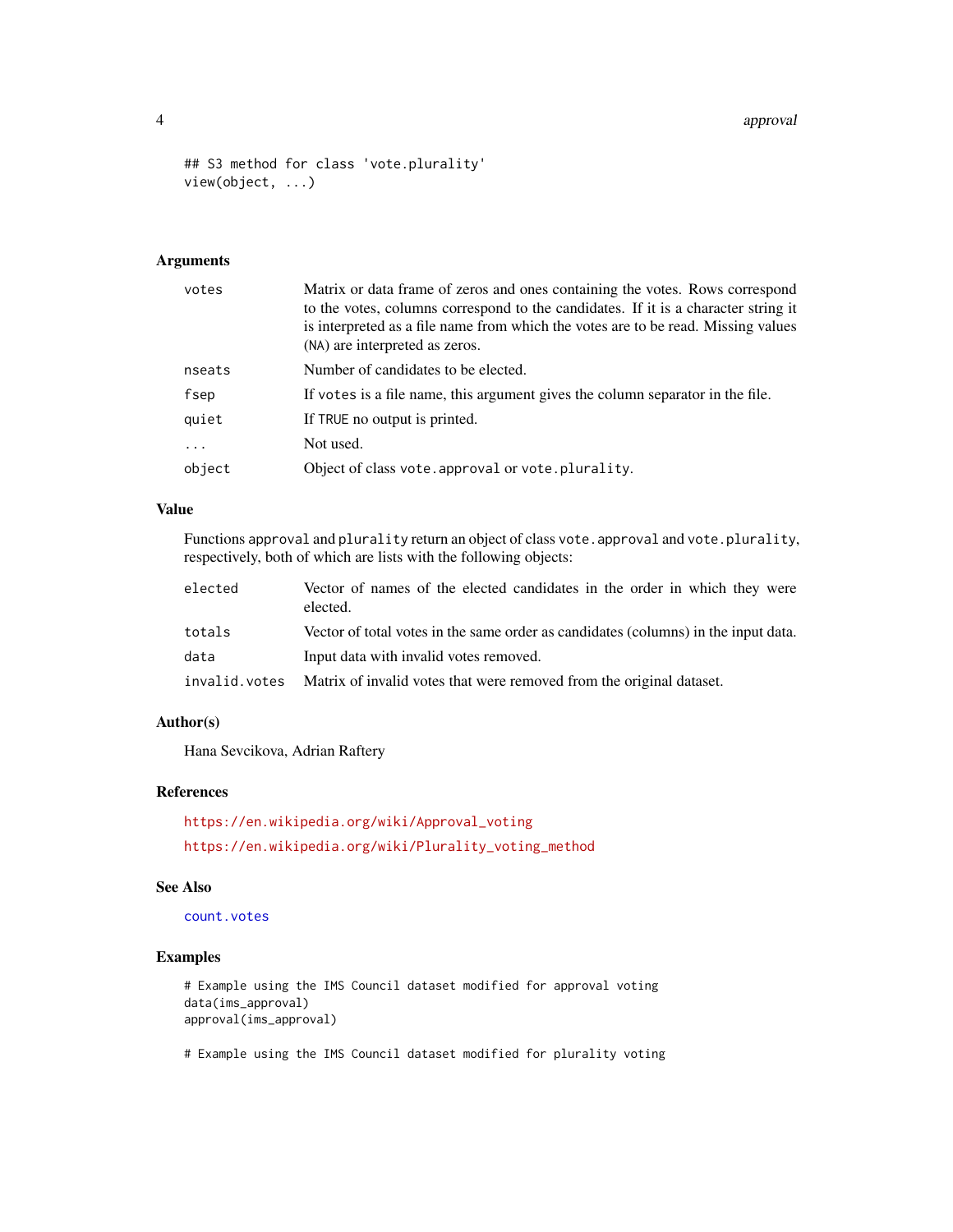#### <span id="page-4-0"></span>condorcet 5

```
data(ims_plurality)
pl.ims <- plurality(ims_plurality)
invalid.votes(pl.ims)
```
#### <span id="page-4-1"></span>condorcet *Condorcet Vote Count*

#### <span id="page-4-2"></span>Description

Count votes using the Condorcet voting method.

#### Usage

```
condorcet(votes, runoff = FALSE, fsep = '\t', quiet = FALSE, ...)
## S3 method for class 'vote.condorcet'
summary(object, ...)
## S3 method for class 'vote.condorcet'
view(object, ...)
## S3 method for class 'vote.condorcet'
image(x, \ldots)
```
#### Arguments

| votes     | Matrix or data frame containing the votes. Rows correspond to the votes, columns<br>correspond to the candidates. If it is a character string it is interpreted as a file<br>name from which the votes are to be read. See below for more details. |
|-----------|----------------------------------------------------------------------------------------------------------------------------------------------------------------------------------------------------------------------------------------------------|
| runoff    | Logical. If TRUE and no condorcet winner exists, the election goes into a run-off,<br>see below for details.                                                                                                                                       |
| fsep      | If votes is a file name, this argument gives the column separator in the file.                                                                                                                                                                     |
| quiet     | If TRUE no output is printed.                                                                                                                                                                                                                      |
| object, x | Object of class vote.condorcet.                                                                                                                                                                                                                    |
| $\ddots$  | Additional arguments passed to the underlying functions. For the image func-<br>tion, see arguments for image.vote.stv, especially xpref, ypref, all.pref<br>and proportion.                                                                       |

# Details

The Condorcet method elects the candidate that wins a majority of the ranked vote in every headto-head election against each of the other candidates. I.e., the Condorcet winner is a candidate that beats all other candidates in pairwise comparisons. Analogously, a Condorcet loser is a candidate that loses against all other candidates. Neither Condorcet winner nor loser might exist.

If the runoff argument is set to TRUE and no Condorcet winner exists, two or more candidates with the most pairwise wins are selected and the method is applied to such subset. If more than two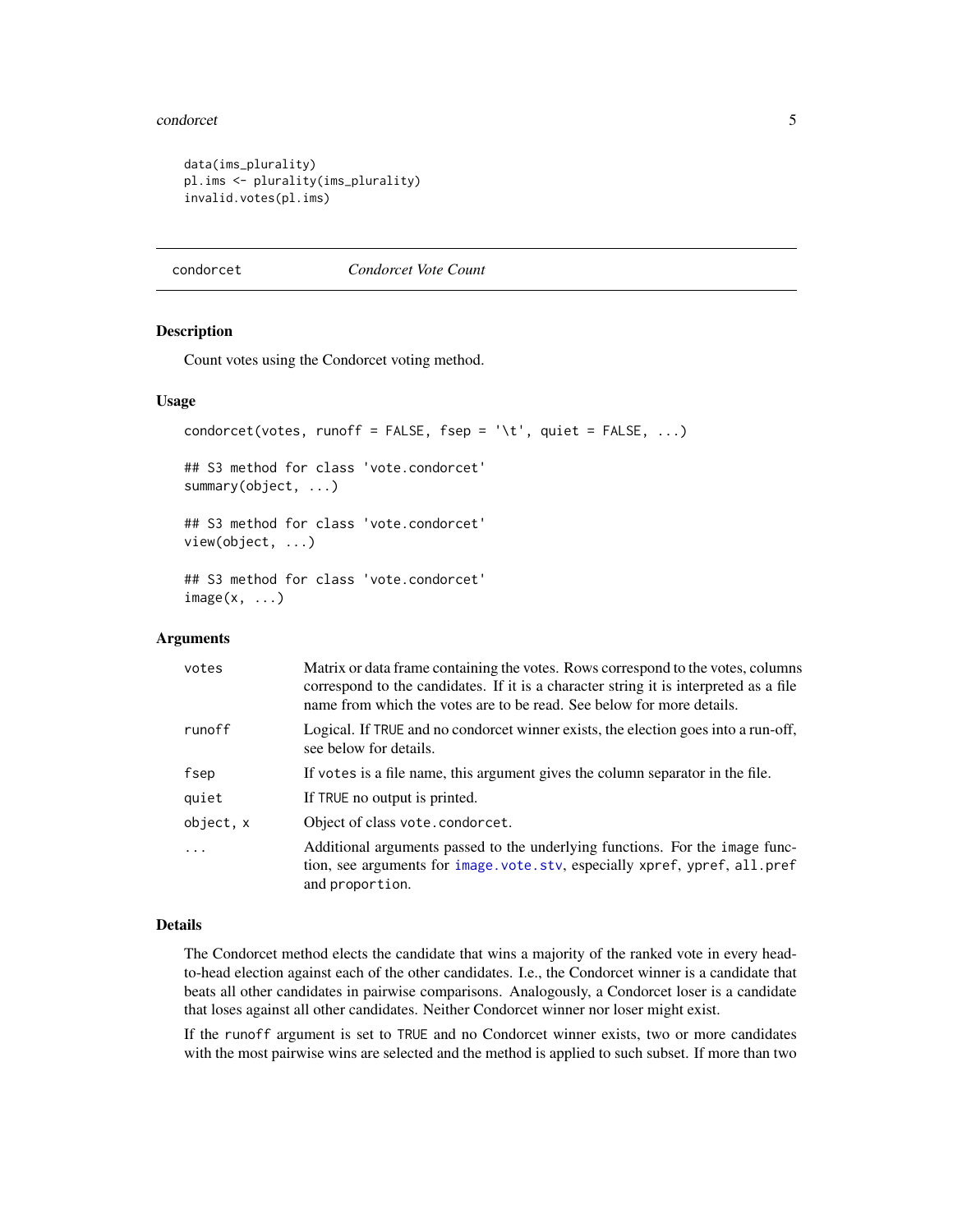<span id="page-5-0"></span>candidates are in such run-off, the selection is performed repeatedly, until either a winner is selected or no more selection is possible.

The input data votes is structured the same way as for the sty method: Row  $i$  contains the preferences of voter i numbered  $1, 2, \ldots, r, 0, 0, 0, 0, 0$ , in some order, while equal preferences are allowed. The columns correspond to the candidates. The dimnames of the columns are the names of the candidates; if these are not supplied then the candidates are lettered  $A, B, C, \ldots$ . If the dataset contains missing values (NA), they are replaced by zeros.

Note that if equal preferences are used, they are automatically converted into a format where for each preference i that does not have any duplicate, there must be exactly  $i - 1$  preferences j with  $0 < j < i$ . It is the same ranking as one would obtain with rank(x, ties. method = "min"). If a conversion of a vote occurs, a warning is issued. That is done internally by calling the [correct.ranking](#page-11-2) function.

The image function visualizes the joint distribution of two preferences (if all.pref=FALSE) given by xpref and ypref, as well as the marginal distribution of all preferences (if all.pref=TRUE). The joint distribution can be shown as proportions (if proportion=TRUE) or raw vote counts (if proportion=FALSE).

#### Value

Function condorcet returns an object of class vote.condorcet which is a list with the following objects:

| elected             | The Condorcet winner if exists, otherwise NULL.                                                                 |
|---------------------|-----------------------------------------------------------------------------------------------------------------|
| loser               | The Condorcet loser if exists, otherwise NULL.                                                                  |
| totals              | nc x nc matrix where nc is the number of candidates. Element ij = 1 if i won<br>against <i>j</i> , otherwise 0. |
| runoff.winner       | The run-off winner if exists and if the runoff argument was set to TRUE, other-<br>wise NULL.                   |
| runoff.participants |                                                                                                                 |
|                     | List of run-off participants if the runoff argument was set to TRUE, otherwise<br>NULL.                         |
| data                | Input data (possibly corrected) with invalid votes removed.                                                     |
| invalid.votes       | Matrix of invalid votes that were removed from the original dataset.                                            |

#### Author(s)

Hana Sevcikova, Salvatore Barbaro

# References

Condorcet, Marquis de (1785). Essai sur l'application de l'analyse a la probabilite des decisions rendues a la probabilite des voix. Paris: De l'imprimerie royale.

[https://en.wikipedia.org/wiki/Condorcet\\_method](https://en.wikipedia.org/wiki/Condorcet_method)

Sen A. (2017). Collective Choice and Social Welfare. Harvard University Press, Cambridge, Massachusetts (Chapter A4\*).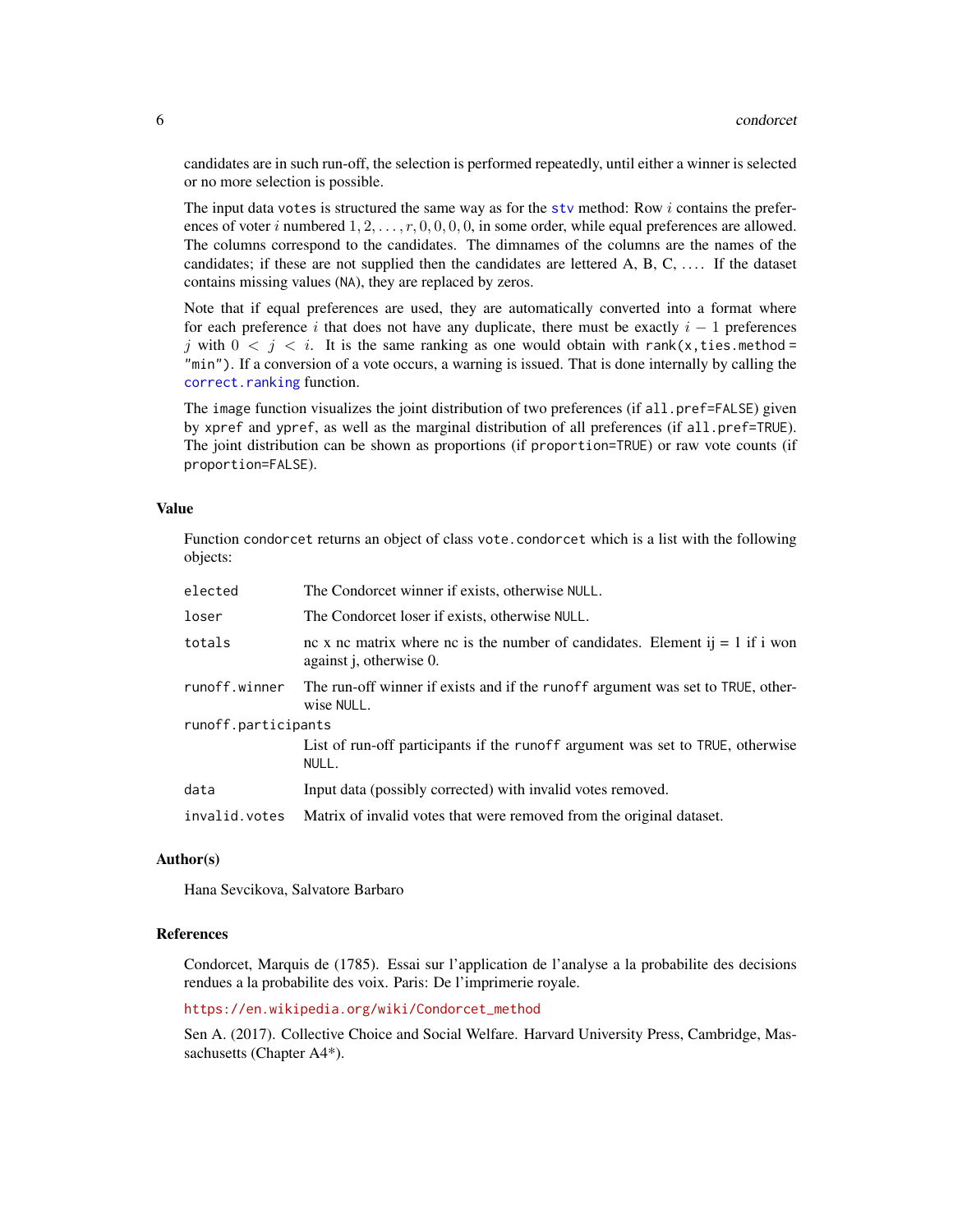#### <span id="page-6-0"></span>count.votes 7

#### Examples

```
data(food_election)
cdc.food <- condorcet(food_election)
summary(cdc.food)
# show the marginal distribution of the preferences
par(mai=c(1, 1.2, 0.8, 0.4)) # expand the left margin
image(cdc.food, all.pref = TRUE)
# Example with a runoff
votes \leq matrix(c(2, 1, 3, 4, )2, 1, 3, 4,
                  4, 3, 2, 1,
                  4, 3, 2, 1,
                  1, 4, 3, 2), byrow = TRUE, nrow = 5)
colnames(votes) <- LETTERS[1:4]
cdc.v <- condorcet(votes, runoff = TRUE)
```
<span id="page-6-1"></span>count.votes *Count Votes*

#### <span id="page-6-2"></span>Description

Count votes using one of five methods. View valid, invalid and corrected ballots.

# Usage

```
count.votes(votes, method = c("auto", "plurality", "approval", "stv",
    "score", "condorcet", "tworound.runoff"), fsep = "\t", ...)
```

```
invalid.votes(object)
valid.votes(object)
corrected.votes(object)
```
#### **Arguments**

| votes   | Matrix or data frame containing the votes. Rows correspond to the votes, columns<br>correspond to the candidates. If it is a character string it is interpreted as a file<br>name from which the votes are to be read.                                                    |
|---------|---------------------------------------------------------------------------------------------------------------------------------------------------------------------------------------------------------------------------------------------------------------------------|
| method  | Voting method to use. If "auto", the input data is passed through a checker<br>for each of the methods and the one with the largest number of valid votes is<br>used. In case of the same number of valid votes, it goes by their ordering in the<br>function definition. |
| fsep    | If votes is a file name, this argument gives the column separator in the file.                                                                                                                                                                                            |
| $\cdot$ | Additional arguments passed to the underlying functions, e.g. nseats, max. score<br>etc.                                                                                                                                                                                  |
| object  | Object returned by one of the functions plurality, approval, stv, score,<br>condorcet, tworound.runoff.                                                                                                                                                                   |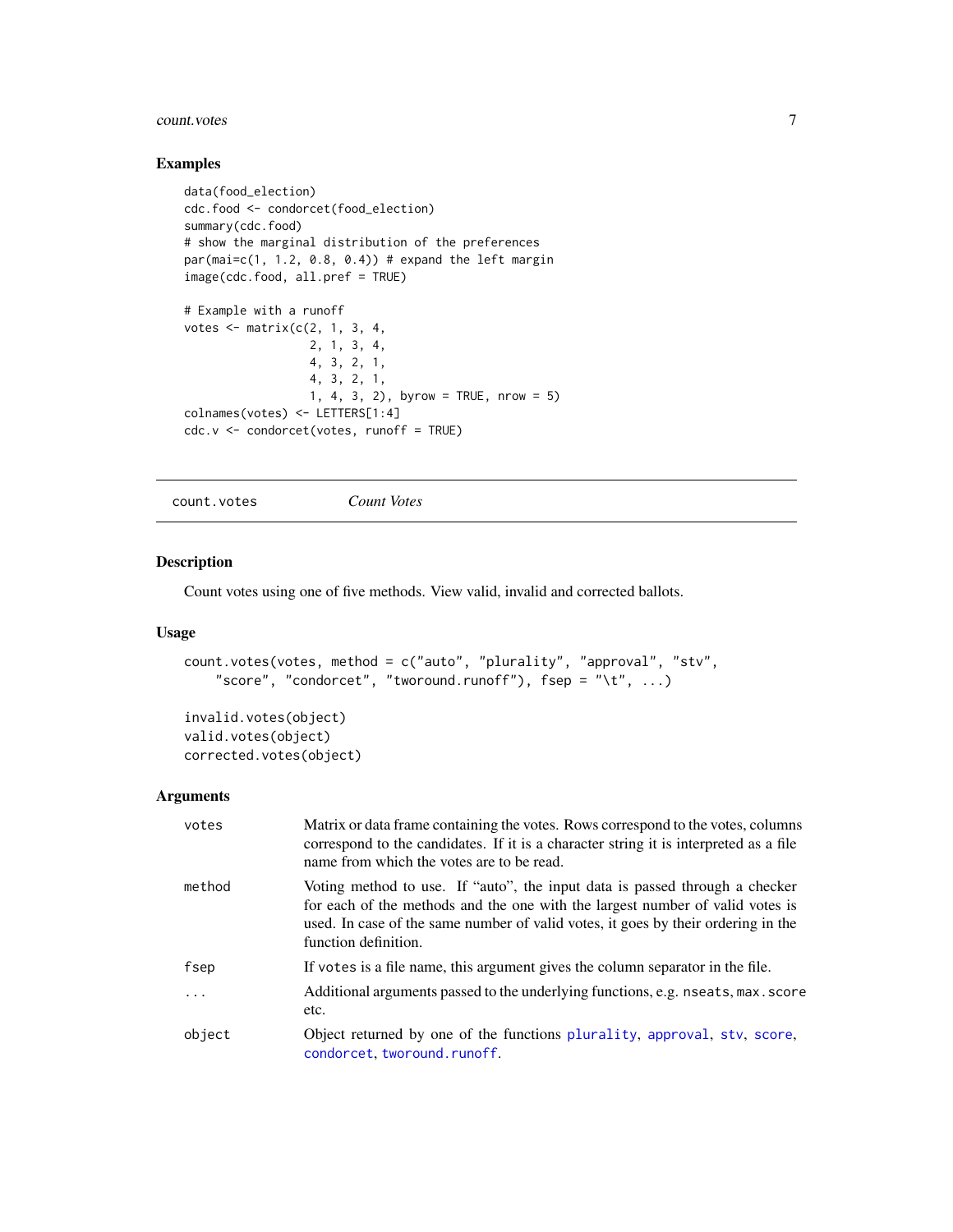#### <span id="page-7-0"></span>Value

Depending which method is used, count. votes returns an object of class vote. plurality, vote. approval, [vote.stv](#page-11-2), [vote.score](#page-10-2), [vote.condorcet](#page-4-2), or [vote.tworound.runoff](#page-16-2).

Functions valid.votes and invalid.votes return a subset of the input data with valid records and invalid records, respectively.

Function corrected.votes can be used when votes are automatically corrected (as in [stv](#page-11-1) and [condorcet](#page-4-1)). It returns a list with the uncorrected votes (item original), the corrected votes (item new), and its indices within the original votes dataset (item index).

#### Author(s)

Hana Sevcikova, Bernard Silverman

#### See Also

[stv](#page-11-1), [approval](#page-2-1), [score](#page-10-1), [condorcet](#page-4-1)

#### Examples

```
# Example using the IMS Council dataset modified for score voting
data(ims_score)
# should recognize that it is a dataset with score voting data
count.votes(ims_score, max.score = 9, larger.wins = FALSE)
# All records with score larger than 8 are excluded
res <- count.votes(ims_score, method = "score", max.score = 8)
head(invalid.votes(res))
summary(res)
```
# For a corrected.votes() example see ?stv

<span id="page-7-1"></span>dublin\_west *Election Dataset to Dublin West Constituency*

#### Description

Dataset containing ranked votes for the Dublin West constituency in 2002, Ireland. Results of that STV elections can be viewed at [https://en.wikipedia.org/wiki/Dublin\\_West#2002\\_general\\_](https://en.wikipedia.org/wiki/Dublin_West#2002_general_election) [election](https://en.wikipedia.org/wiki/Dublin_West#2002_general_election). They can be reproduced via the [stv](#page-11-1) function, see Example below.

#### Usage

data("dublin\_west")

#### Format

A data frame with 29988 observations and 9 candidates. Each record corresponds to one ballot with candidates being ranked between 1 and 9 with zeros allowed.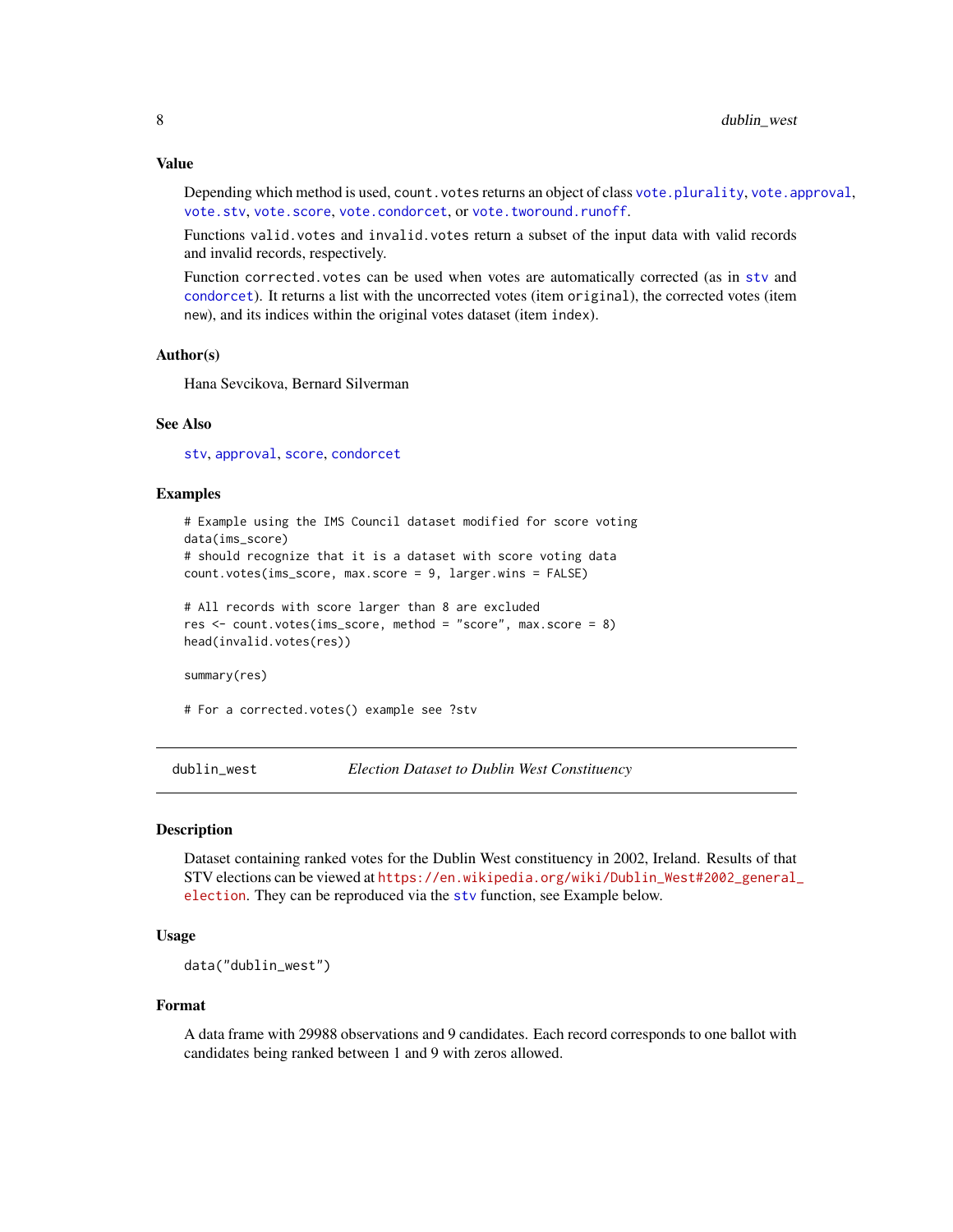# <span id="page-8-0"></span>food\_election 9

# References

[https://en.wikipedia.org/wiki/Dublin\\_West#2002\\_general\\_election](https://en.wikipedia.org/wiki/Dublin_West#2002_general_election)

#### Examples

```
data(dublin_west)
head(dublin_west)
```

```
## Not run:
# produce similar results as in the Wikipedia link above
dwstv <- stv(dublin_west, nseats = 3, eps = 1, constant.quota = TRUE)
# plot results
```

```
plot(dwstv)
image(dwstv)
image(dwstv, all.pref = TRUE)
## End(Not run)
```
<span id="page-8-1"></span>food\_election *Example Dataset*

# Description

Dataset on food election which serves as a simple example for the STV method taken from Wikipedia.

#### Usage

```
data("food_election")
```
#### Format

A data frame with 20 observations and 5 candidates (Oranges, Pears, Chocolate, Strawberries, Sweets). Each record corresponds to one ballot with ranking for each of the candidates.

#### Source

[https://en.wikipedia.org/wiki/Single\\_transferable\\_vote#Example](https://en.wikipedia.org/wiki/Single_transferable_vote#Example)

# Examples

```
data(food_election)
head(food_election)
```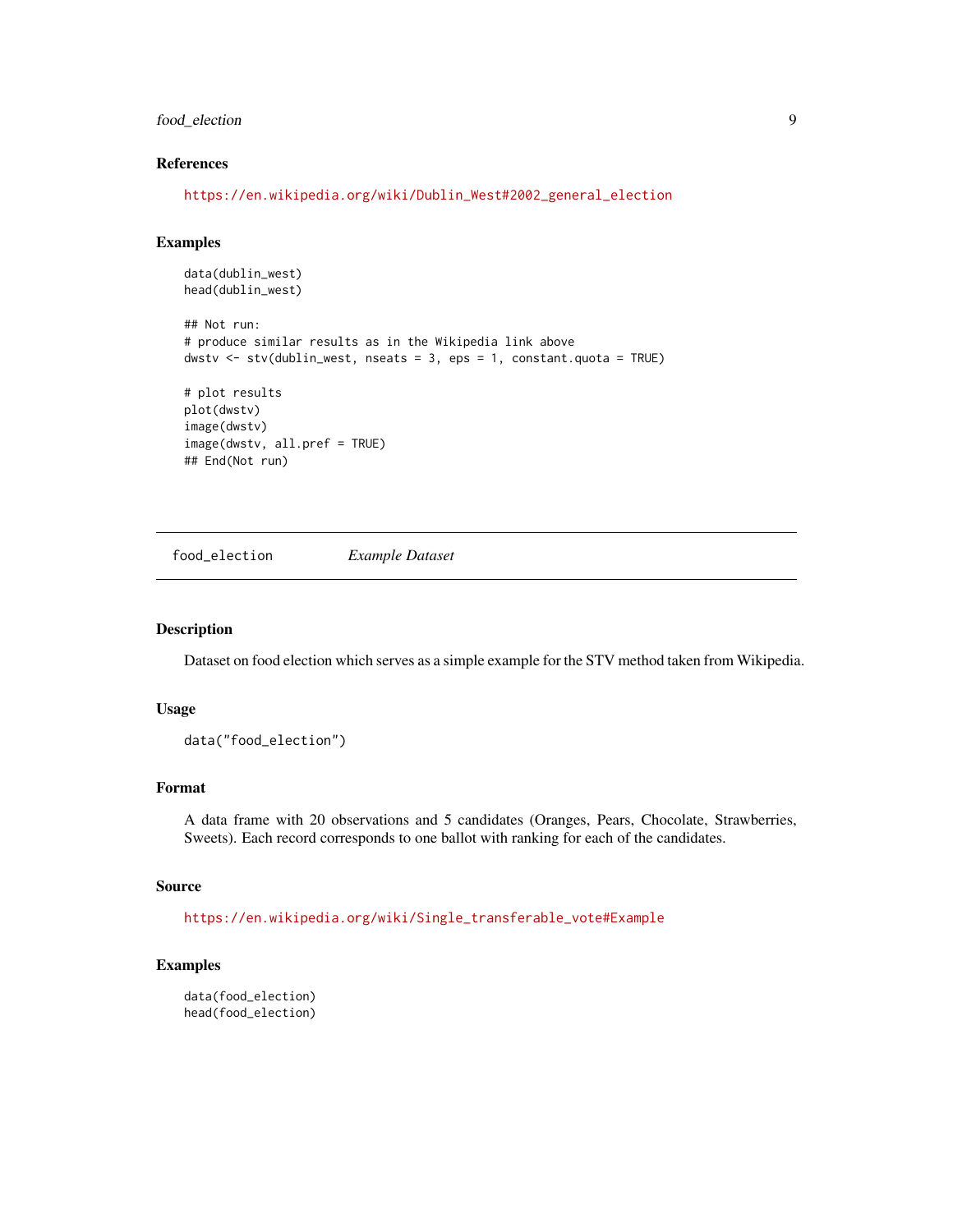<span id="page-9-1"></span><span id="page-9-0"></span>

#### <span id="page-9-2"></span>Description

Datasets containing anonymized votes for a past Council election of the Institute of Mathematical Statistics (IMS). The dataset ims\_election (named also ims\_stv) is the original dataset used with single transferable vote, where candidate names have been changed. Each of the other datasets is a modified version of the original data to be used as an example for each of the other voting methods.

#### Usage

```
data("ims_election")
data("ims_stv")
data("ims_approval")
data("ims_score")
data("ims_plurality")
```
#### Format

A data frame with 620 observations and 10 candidates (names were made up). Each record corresponds to one ballot. Values depend on the voting method. The IMS Council voting is done using the STV method, and thus the ims\_election dataset contains ballots with candidates being ranked between 1 and 10 with zeros allowed.

#### Source

The original dataset (which was randomized and anonymized, with write-in votes removed) was obtained from the the Institute of Mathematical Statistics.

# References

<https://imstat.org/elections/single-transferable-voting-system/>

# Examples

```
data(ims_election)
head(ims_election)
```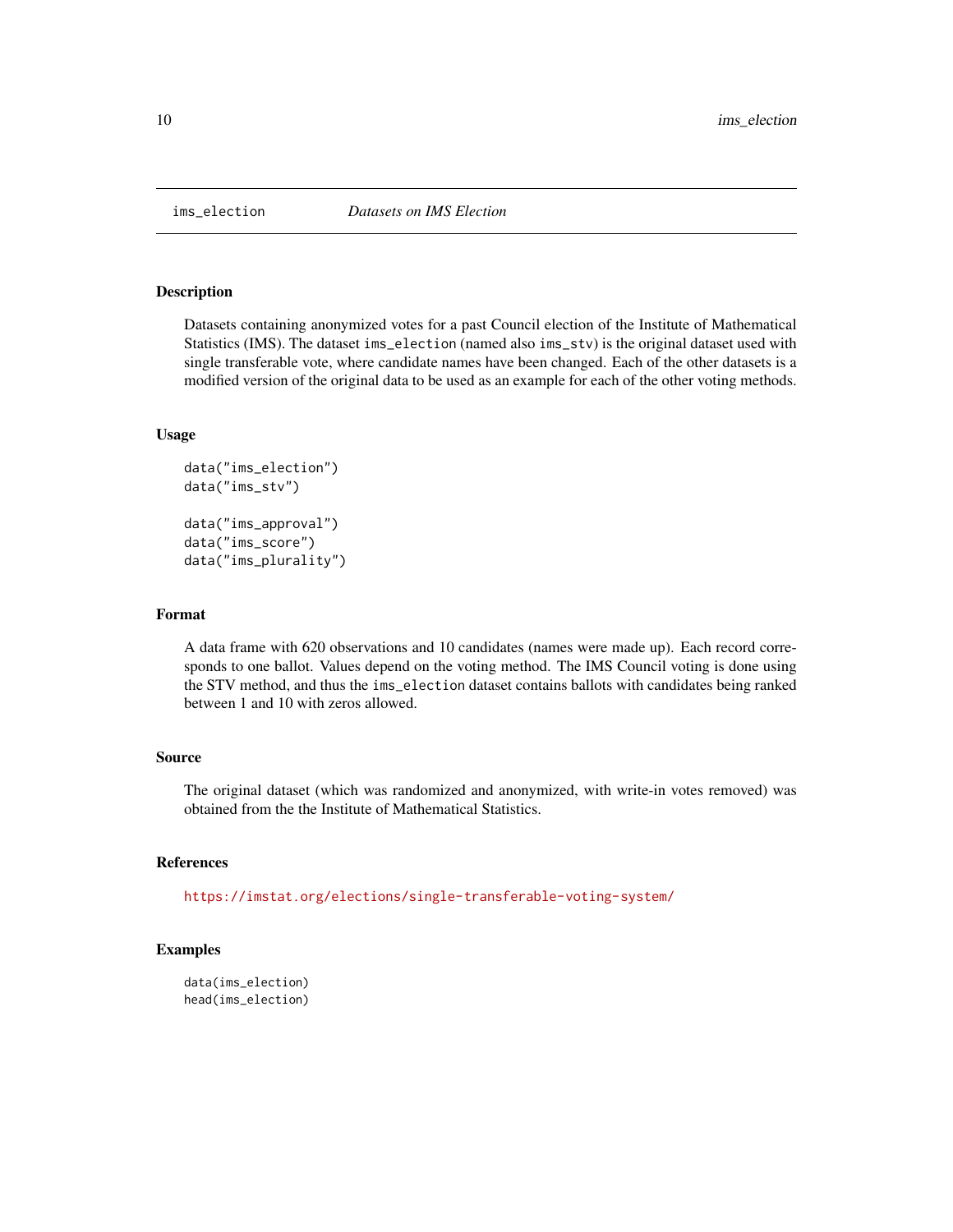<span id="page-10-1"></span><span id="page-10-0"></span>

#### <span id="page-10-2"></span>Description

Count votes using the score (or range) method. Voters give each candidate a score, the scores are added and the candidate(s) with the highest (or lowest) totals is/are elected.

# Usage

```
score(votes, nseats = 1, max.score = NULL, larger.wins = TRUE,
 fsep = "\t", quiet = FALSE, ...)
## S3 method for class 'vote.score'
summary(object, ...)
## S3 method for class 'vote.score'
view(object, ...)
```
# Arguments

| votes       | Matrix or data frame containing the votes which should be numbers between                                                                                                   |
|-------------|-----------------------------------------------------------------------------------------------------------------------------------------------------------------------------|
|             | 0 and max.score. Rows correspond to the votes, columns correspond to the                                                                                                    |
|             | candidates. If it is a character string it is interpreted as a file name from which                                                                                         |
|             | the votes are to be read. Missing values (NA) are interpreted as zeros.                                                                                                     |
| nseats      | Number of candidates to be elected.                                                                                                                                         |
| max.score   | Maximum score allowed. It is used to remove invalid votes. If not given, the<br>maximum value contained in the data is taken and thus, all non-negative votes<br>are valid. |
| larger.wins | Logical argument indicating whether the winners are the candidates with the<br>highest scores (default) or the lowest scores.                                               |
| fsep        | If votes is a file name, this argument gives the column separator in the file.                                                                                              |
| quiet       | If TRUE no output is printed.                                                                                                                                               |
| $\cdots$    | Not used.                                                                                                                                                                   |
| object      | Object of class vote.score.                                                                                                                                                 |
|             |                                                                                                                                                                             |

# Value

Function score returns an object of class vote. score which is a list with the following objects:

| elected       | Vector of names of the elected candidates in the order in which they were<br>elected. |
|---------------|---------------------------------------------------------------------------------------|
| totals        | Vector of total votes in the same order as candidates (columns) in the input data.    |
| larger.wins   | Input argument of the same name.                                                      |
| data          | Input data with invalid votes removed.                                                |
| invalid.votes | Number of invalid votes that were removed from the original dataset.                  |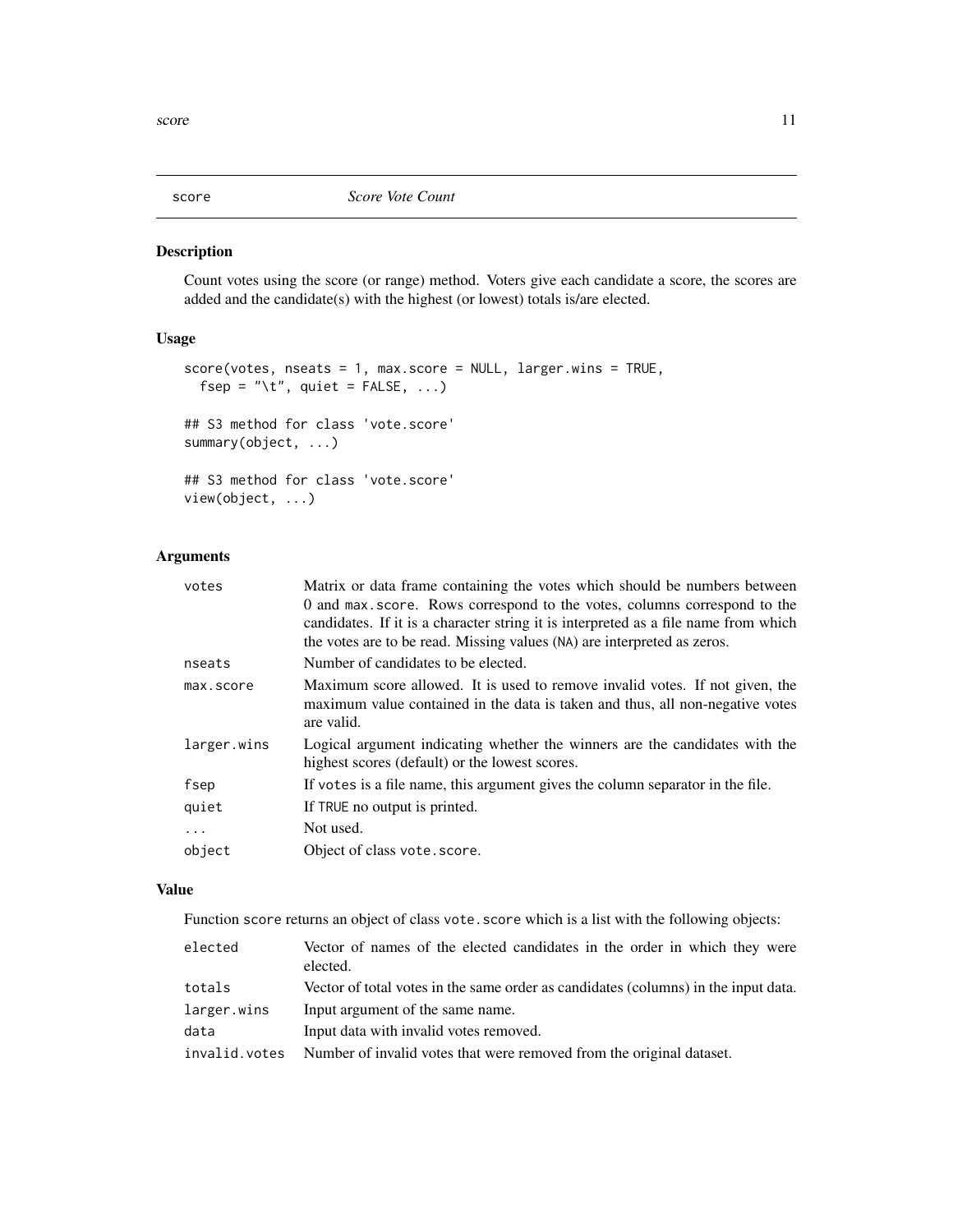# <span id="page-11-0"></span>Author(s)

Hana Sevcikova, Adrian Raftery

#### References

[https://en.wikipedia.org/wiki/Range\\_voting](https://en.wikipedia.org/wiki/Range_voting)

# See Also

[count.votes](#page-6-1)

#### Examples

```
# Example using the IMS Council dataset modified for score voting
data(ims_score)
score.ims <- score(ims_score, max.score = 9)
summary(score.ims)
```
<span id="page-11-1"></span>

stv *Single Transferable Vote*

#### <span id="page-11-2"></span>**Description**

Count votes using the single transferable voting method, also known as ranked choice voting or instant runoff. Raftery et al. (2021) describes the functionality in great detail.

#### Usage

```
stv(votes, nseats = NULL, eps = 0.001, equal.ranking = FALSE,
 fsep = '\t t', ties = c("f", "b"), constant.quota = FALSE,
  quota.hare = FALSE, group.nseats = NULL, group.members = NULL,
 complete.ranking = FALSE, invalid.partial = FALSE,
 verbose = FALSE, seed = 1234, quiet = FALSE, digits = 3, ...)
## S3 method for class 'vote.stv'
summary(object, ..., complete.ranking = FALSE, digits = 3)
## S3 method for class 'vote.stv'
view(object, ...)
## S3 method for class 'vote.stv'
plot(x, xlab = "Count", ylab = "Preferences", point.size = 2, ...)## S3 method for class 'vote.stv'
image(x, xpref = 2, ypref = 1, all,pref = FALSE, proportion = TRUE, ...)## S3 method for class 'vote.stv'
```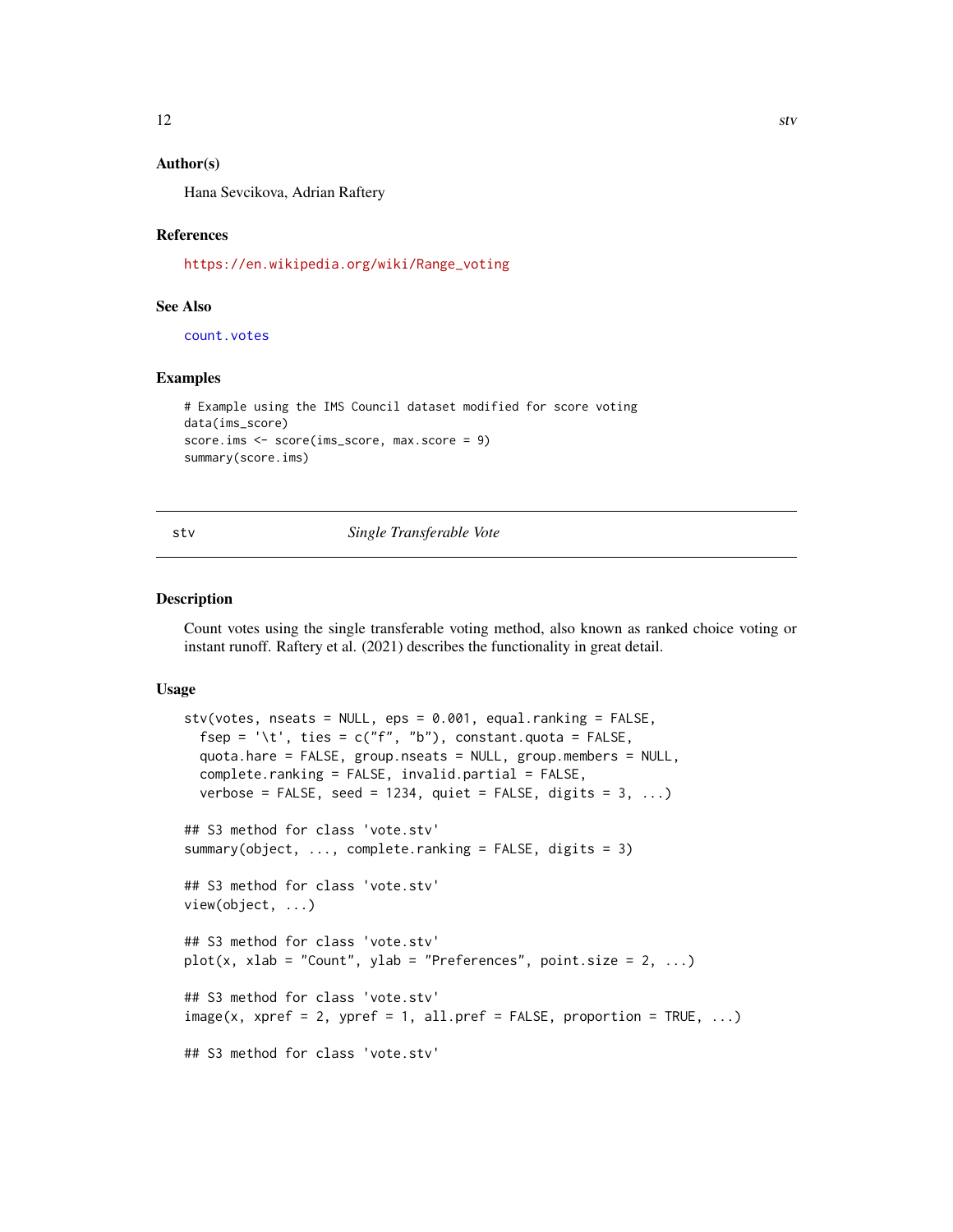```
complete.ranking(object, ...)
correct.ranking(votes, partial = FALSE, quiet = FALSE)
remove.candidate(votes, can, quiet = TRUE)
ordered.tiebreak(vmat, seed = NULL)
ordered.preferences(vmat)
```
# Arguments

| votes            | Matrix or data frame containing the votes. Rows correspond to the votes, columns<br>correspond to the candidates. If it is a character string it is interpreted as a file<br>name from which the votes are to be read. See below for more details. |
|------------------|----------------------------------------------------------------------------------------------------------------------------------------------------------------------------------------------------------------------------------------------------|
| nseats           | Number of candidates to be elected. By default it is half the number of candi-<br>dates standing.                                                                                                                                                  |
| eps              | Value added to the quota. I.e. the STV default Droop quota is computed as<br>number_of_first_preferences/(number_of_seats + 1) + eps.                                                                                                              |
| equal.ranking    | If TRUE equal preferences are allowed, see below.                                                                                                                                                                                                  |
| fsep             | If votes is a file name, this argument gives the column separator in the file.                                                                                                                                                                     |
| ties             | Method used to break ties. By default the forwards tie-breaking is used ("f").<br>Value "b" invokes the backwards tie-breaking method, see O'Neill (2004).                                                                                         |
|                  | constant quota Logical determining if the quota should be kept constant for all counts.                                                                                                                                                            |
| quota.hare       | Changes quota calculation method from (default) Droop (FALSE) to Hare (TRUE).<br>STV Hare quota method is computed as<br>number_of_first_preferences/number_of_seats + eps. The actual Hare<br>formula would entail $eps = 0$ .                    |
| group.nseats     | Minimum number of candidates to be elected who are members of a given<br>group. I.e., number of reserved seats for a subset of candidates defined by the<br>group.members argument.                                                                |
| group.members    | Vector of candidate names or indices who are eligible for reserved seats given<br>by group. nseats. If it is a vector of indices, the order of candidates is assumed<br>to correspond to the columns of votes.                                     |
| verbose          | Logical. If TRUE the progress of the count will be printed.                                                                                                                                                                                        |
| seed             | Integer. Seed of the random number generator. Only used if there are ties that<br>cannot be resolved by the tie-breaking method. If set to NULL, the RNG is not<br>initialized.                                                                    |
| quiet            | If TRUE no output is printed.                                                                                                                                                                                                                      |
| object, x        | Object of class vote.stv.                                                                                                                                                                                                                          |
| complete.ranking |                                                                                                                                                                                                                                                    |
|                  | Logical. If TRUE a complete ranking is generated conditioned on the number of<br>seats nseats.                                                                                                                                                     |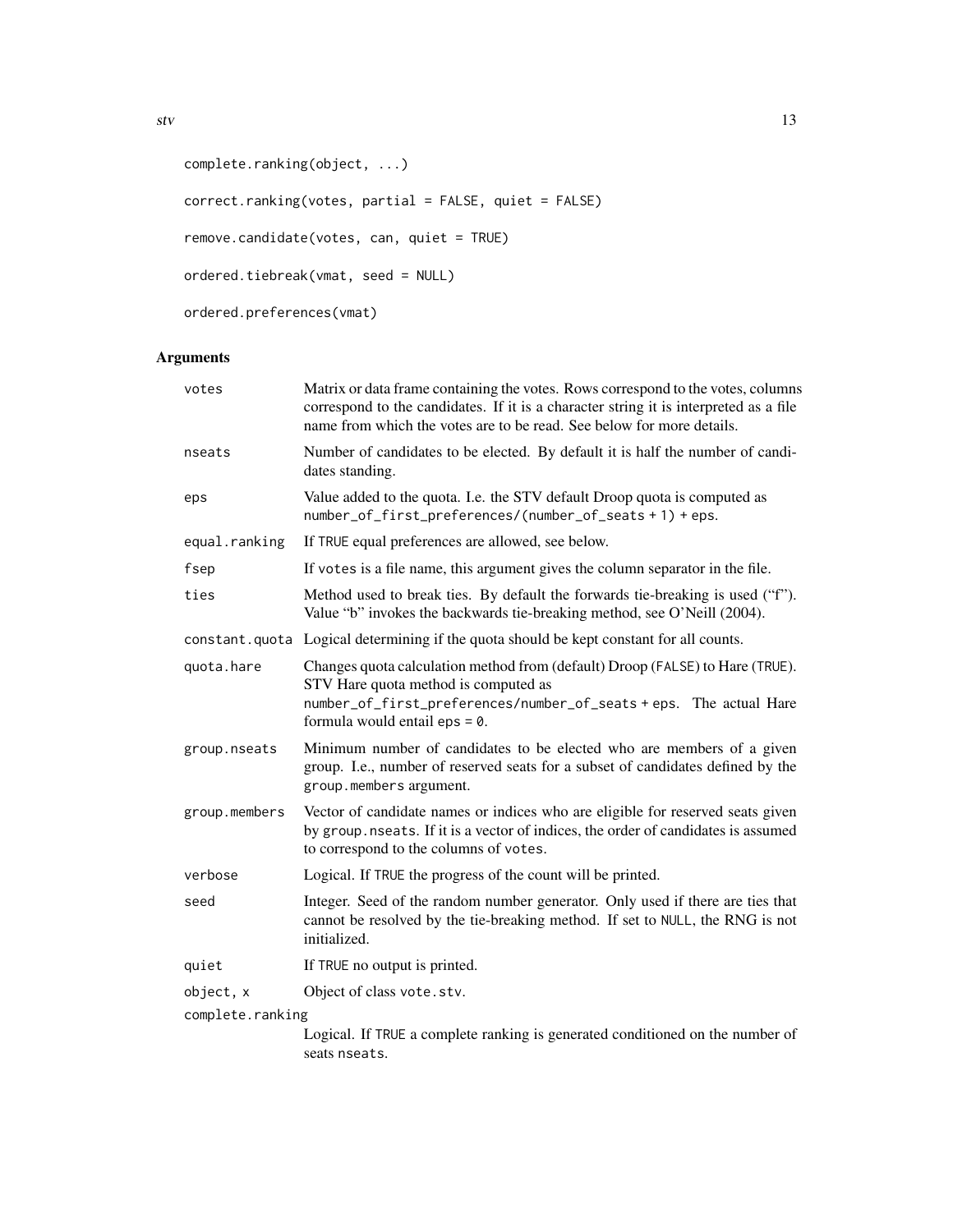<span id="page-13-0"></span>

| invalid.partial |                                                                                                                                                        |
|-----------------|--------------------------------------------------------------------------------------------------------------------------------------------------------|
|                 | Logical. If TRUE, partially invalid votes are corrected by removing ranking start-<br>ing with the first incorrect rank, see Details below.            |
| digits          | How many significant digits to be used in the output table.                                                                                            |
| xlab, ylab      | Labels of the x- and y-axis.                                                                                                                           |
| point.size      | Size of the points in the plot.                                                                                                                        |
| xpref, ypref    | Preference for the x- and y-axis, respectively, for showing the joined distribution<br>of the votes. It is not used if all, pref is TRUE.              |
| all.pref        | Logical. If TRUE the marginal distribution of all preferences is shown in the<br>image. Otherwise, the joint distribution of xpref and ypref is shown. |
| proportion      | If TRUE the preferences are shown as proportions across the x-axis, otherwise<br>raw vote counts are shown. Only available when all pref is FALSE.     |
| $\ddotsc$       | Additional arguments passed to the underlying functions.                                                                                               |
| partial         | Logical. The same meaning as invalid.partial.                                                                                                          |
| can             | Vector of candiate name(s) or indices to be removed from the set of votes.                                                                             |
| vmat            | Matrix of valid votes.                                                                                                                                 |

#### Details

For a description of the single transferable vote system see [https://imstat.org/elections/](https://imstat.org/elections/single-transferable-voting-system/) [single-transferable-voting-system/](https://imstat.org/elections/single-transferable-voting-system/).

The input data votes is structured as follows: Row  $i$  contains the preferences of voter  $i$  numbered  $1, 2, \ldots, r, 0, 0, 0, 0$ , in some order. The columns correspond to the candidates. The dimnames of the columns are the names of the candidates; if these are not supplied then the candidates are lettered  $A, B, C, \ldots$ . If the dataset contains missing values (NA), they are replaced by zeros.

By default the preferences are not allowed to contain duplicates per vote. However, if the argument equal.ranking is set to TRUE, votes are allowed to have the same ranking for multiple candidates. The desired format is such that for each preference  $i$  that does not have any duplicate, there must be exactly  $i - 1$  preferences j with  $0 \le j \le i$ . For example, valid ordered preferences are  $1, 1, 3, 4, \ldots$ , or  $1, 2, 3, 3, 3, 6, \ldots$ , but NOT  $1, 1, 2, 3, \ldots$ , or NOT  $1, 2, 3, 3, 3, 5, 6, \ldots$ . If the data contain such invalid votes, they are automatically corrected and a warning is issued by calling the correct.ranking function.

If equal ranking is not alowed (equal.ranking = FALSE), the argument invalid.partial can be used to make ballots containing duplicates or gaps partially valid. If it is TRUE, a ballot is considered valid up to a preference that is in normal case not allowed. For example, ballots  $1, 2, 3, 4, 4, 6$  or  $1, 2, 3, 5, 6, 7$  would be both converted into  $1, 2, 3, 0, 0, 0$ , because the ballots contain valid ranking only up to the third preference.

The correct.ranking function does the above corrections for all records, regardless if they contain duplicates or not. Its argument partial determines if ballots are partially set to 0 (TRUE), or if it is complete re-ranking, as allowed when equal.ranking = TRUE. It can either be used by calling it explicitely, otherwise it is called by stv if equal.ranking = TRUE or invalid.partial = TRUE. The function is also called from within the [condorcet](#page-4-1) function. The remove.candidate function removes the given candidate(s) and adjusts the ranked votes accordingly by calling the correct.ranking function.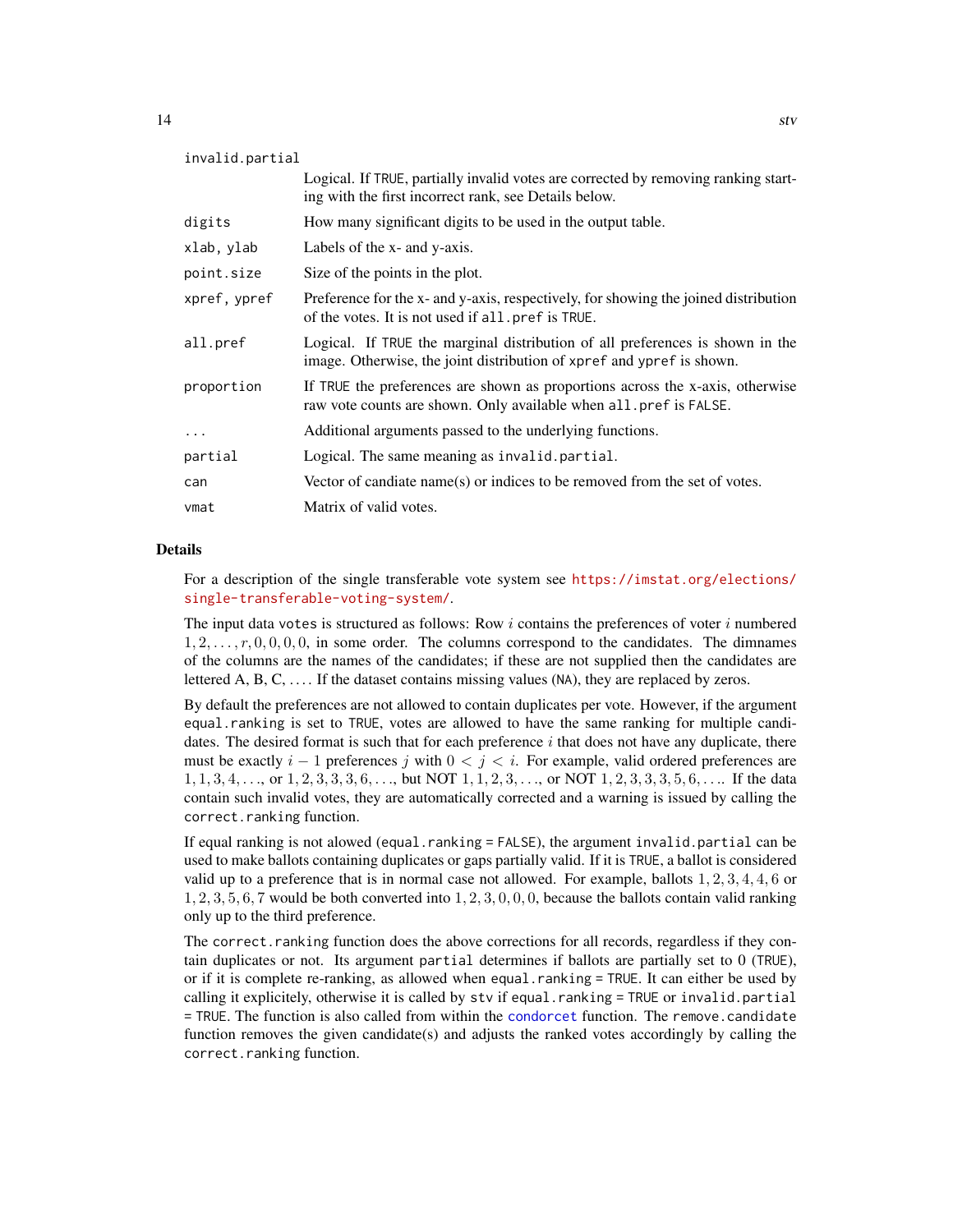By default, ties in the STV algorithm are resolved using the forwards tie-breaking method, see Newland and Briton (Section 5.2.5). Argument ties can be set to "b" in order to use the backwards tie-breaking method, see O'Neill (2004). In addition, both methods are complemented by the following "ordered" method: Prior to the STV election candidates are ordered by the number of 1st preferences. Equal ranks are resolved by moving to the number of 2nd preferences, then 3rd and so on. Remaining ties are broken by random draws. Such complete ordering is used to break any tie that cannot be resolved by the forwards or backwards method. If there is at least one tie during the processing, the output contains a row indicating in which count a tie-break happened (see the ties element in the Value section for an explanation of the symbols).

The ordered tiebreaking described above can be analysed from outside of the stv function by using the ordered.tiebreak function for viewing the a-priori ordering (the highest number is the best and lowest is the worst). Such ranking is produced by comparing candidates along the columns of the matrix returned by ordered.preferences.

The plot function shows the evolution of the total score for each candidate as well as the quota. The image function visualizes the joint distribution of two preferences (if all.pref=FALSE) as well as the marginal distribution of all preferences (if all.pref=TRUE). The joint distribution can be shown either as proportions (if proportion=TRUE) or raw vote counts (if proportion=FALSE).

Method complete.ranking produces a complete ranking of the candidates, conditioned on the number of seats selected in the nseats argument. It is called from the summary function if the complete.ranking argument is set to TRUE.

#### Value

Function stv returns an object of class vote.stv which is a list with the following objects:

| elected            | Vector of names of the elected candidates in the order in which they were<br>elected.                                                                                                                                                                                                                                                                       |
|--------------------|-------------------------------------------------------------------------------------------------------------------------------------------------------------------------------------------------------------------------------------------------------------------------------------------------------------------------------------------------------------|
| preferences        | Matrix of preferences. Columns correspond to the candidates and rows to the<br>counts ( <i>i.e.</i> voting rounds).                                                                                                                                                                                                                                         |
| quotas             | Vector of quotas, one for each count.                                                                                                                                                                                                                                                                                                                       |
| elect.elim         | Matrix of the same shape as preferences. Value 1 means that the correspond-<br>ing candidate was elected in that round; value -1 means an elimination.                                                                                                                                                                                                      |
| equal.pref.allowed |                                                                                                                                                                                                                                                                                                                                                             |
|                    | Input argument equal . ranking.                                                                                                                                                                                                                                                                                                                             |
| ties               | Character vector indicating if and what tie-break happened in each count. Possi-<br>ble values: "" (no tie-break), "f" (forward tie-breaking method only), "fo" (for-<br>ward method and ordered method), "fos" (forward method and ordered method<br>and sampling). If the backwards tie-breaking method is used, these values are<br>"b", "bo" and "bos". |
| data               | Input data (possibly corrected) with invalid votes removed.                                                                                                                                                                                                                                                                                                 |
| invalid.votes      | Matrix of invalid votes that were removed from the original dataset.                                                                                                                                                                                                                                                                                        |
| corrected.votes    |                                                                                                                                                                                                                                                                                                                                                             |
|                    | List containing data about corrected votes if any. It has three elements, original<br>(matrix of the raw votes that were corrected), new (the corrected values), index<br>(index of those votes within the input votes dataset).                                                                                                                            |
|                    | reserved. seats Number of reserved seats (group. nseats), or NULL if none.                                                                                                                                                                                                                                                                                  |

 $stv$  15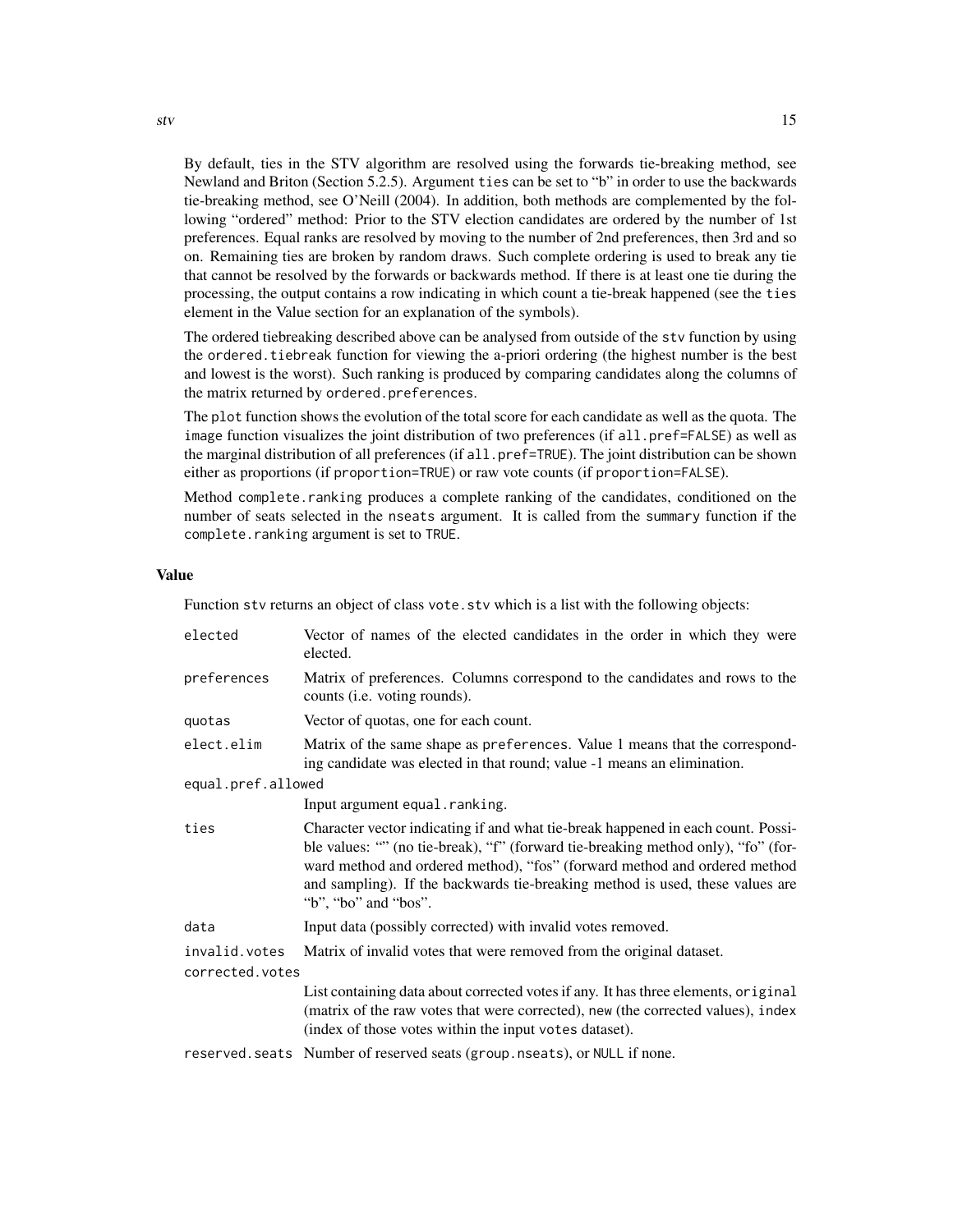group.members Vector of candidates eligible for reserved seats, or NULL if none.

The summary function returns a data frame where columns are counts and transfers, and rows are the quota, the candidates, ties and the elected and eliminated candidates. Various attributes of the data frame contain more information about the results.

The correct.ranking function returns a matrix of votes with corrected preferences.

remove.candidate returns a matrix of votes with the given candidates removed and preferences corrected.

complete.ranking returns a data frame with a full ordering of the candidates.

ordered.preferences returns a matrix with number of preferences for each candidate and preference. These are the same values as seen by  $image(\ldots,all,pref = TRUE)$ .

ordered.tiebreak returns the ranking for each candidate based on ordered.preferences(), with the highest number being the best and the lowest number being the worst. Its attribute "sampled" indicates if there was random sampling involved in ranking each candidate.

#### Author(s)

Bernard Silverman, Hana Sevcikova, Adrian Raftery

#### References

Raftery, A.E., Sevcikova, H. and Silverman, B.W. (2021). The vote Package: Single Transferable Vote and Other Electoral Systems in R. [arXiv:2102.05801.](https://arxiv.org/abs/2102.05801)

R.A. Newland and F.S. Britton (1997). How to conduct an election by the Single Transferable Vote. ERS 3rd Edition. <http://www.rosenstiel.co.uk/stvrules/index.html>

<https://imstat.org/elections/single-transferable-voting-system/>

[https://en.wikipedia.org/wiki/Single\\_transferable\\_vote](https://en.wikipedia.org/wiki/Single_transferable_vote)

J.C. O'Neill (2004). Tie-Breaking with the Single Transferable Vote. Voting Matters, 18, 14-17. <https://www.votingmatters.org.uk/ISSUE18/I18P6.PDF>

# Examples

```
# Reproducing example from Wikipedia
# https://en.wikipedia.org/wiki/Single_transferable_vote#Example
# Uses eps=1
data(food_election)
stv.food <- stv(food_election, nseats = 3, eps = 1)
summary(stv.food)
## Not run:
view(stv.food)
## End(Not run)
```

```
# Example of the IMS Council voting
data(ims_election)
stv.ims <- stv(ims_election, nseats = 5)
## Not run:
view(stv.ims)
plot(stv.ims)
```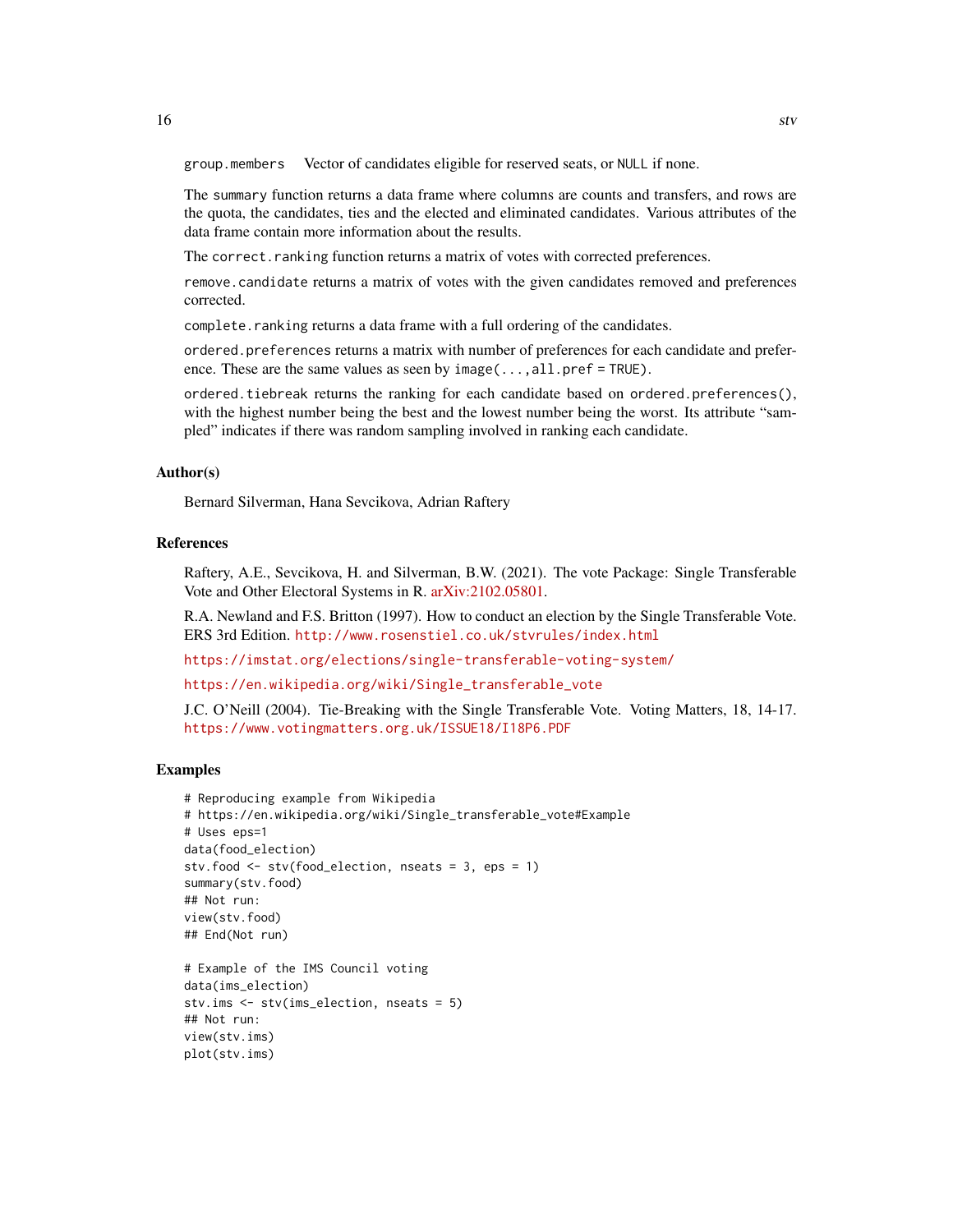# <span id="page-16-0"></span>tworound.runoff 17

```
image(stv.ims)
# write election results into a csv file
s <- summary(stv.ims)
write.csv(s, "myfile.csv")
## End(Not run)
# produce complete ranking
summary(stv.ims, complete.ranking = TRUE)
## Not run:
# Example of Dublin West 2002 elections
# https://en.wikipedia.org/wiki/Dublin_West#2002_general_election
data(dublin_west)
stv(dublin_west, nseats = 3, eps = 1)
## End(Not run)
# Example of a small committee dataset
# with four candidates (C) and four
# voting committee members (uses tie-breaking)
votes <- data.frame(C1=c(3,2,1,3), C2=c(2,1,2,4),
                    C3 = c(4,3,3,1), C4 = c(1,4,4,2))stv(votes, nseats = 2, verbose = TRUE)
# Example with equal ranking and correction
votes <- data.frame(C1=c(3,2,1,3), C2=c(1,1,2,0),
                   C3 = c(4,3,3,1), C4 = c(1,4,2,2))stv(votes, nseats = 2, equal.ranking = TRUE)
# vote #3 was corrected by stv which used this data:
correct.ranking(votes, quiet = TRUE)
# Example of using reserved seats:
# e.g. reserve two seats for students
stv(ims_election, nseats = 5, group.nseats = 2,group.members = c("Declan", "Claire", "Oscar")) # students
# Example of removing candidates from original votes
stv(remove.candidate(ims_election, c("Jasper", "Tilmann")), nseats = 5)
# Example of accepting partially invalid ballots
res <- stv(ims_election, invalid.partial = TRUE)
# There are now 24 invalid votes instead of 29,
# because 5 were corrected (ranking before the first
# gap/tie is valid, after that it is 0)
corrected.votes(res)
invalid.votes(res)
```
<span id="page-16-2"></span><span id="page-16-1"></span>tworound.runoff *Two-Round Runoff Vote Count*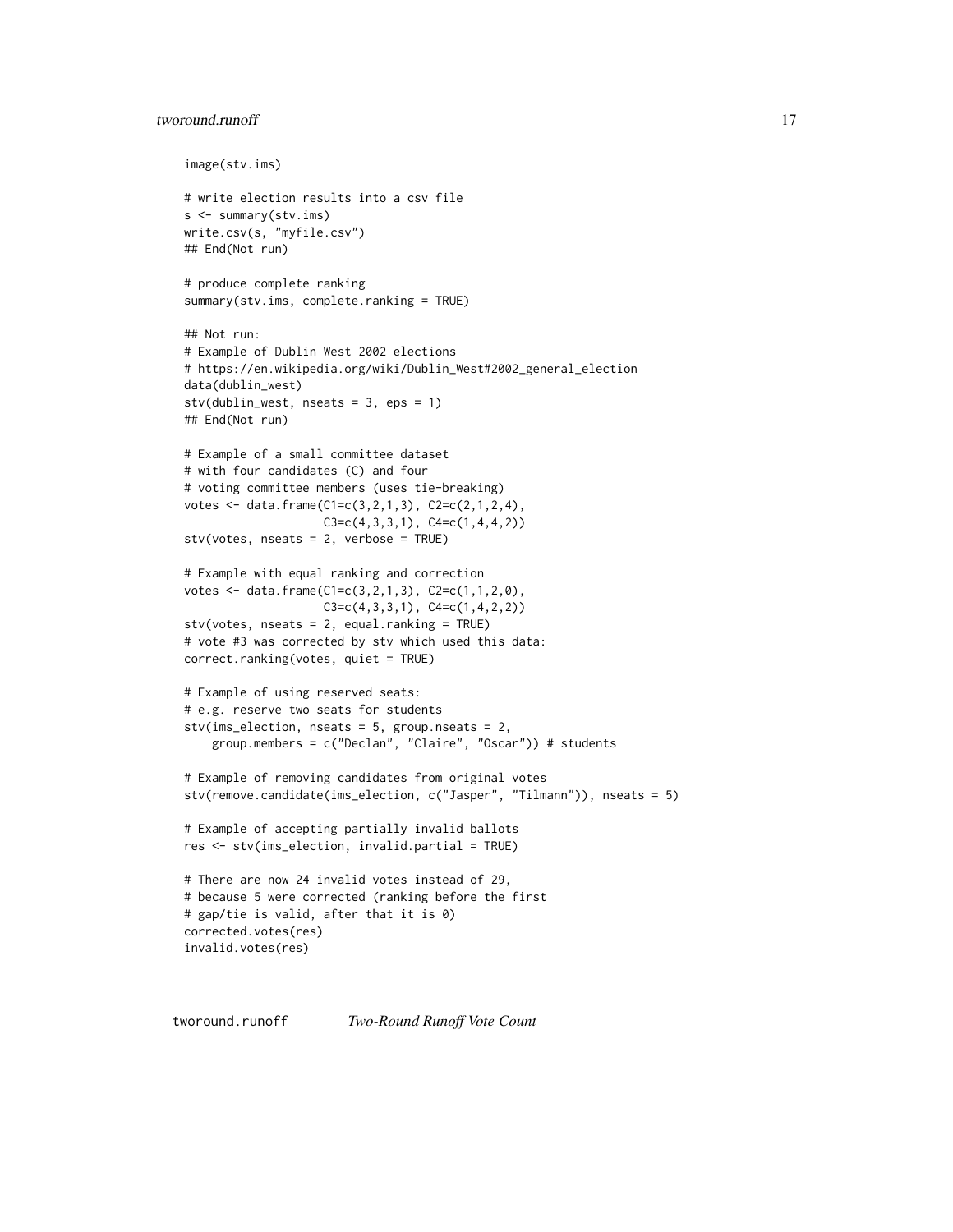#### <span id="page-17-0"></span>Description

Count votes using the two-round voting method with ranked ballots. If no candidate reaches the majority, the top two candidates go into a run-off.

#### Usage

```
tworound.runoff(votes, fsep = '\t', seed = NULL, quiet = FALSE, \ldots)
## S3 method for class 'vote.tworound.runoff'
summary(object, ...)
## S3 method for class 'vote.tworound.runoff'
view(object, ...)
## S3 method for class 'vote.tworound.runoff'
image(x, \ldots)
```
# Arguments

| votes    | Matrix or data frame containing the votes. Rows correspond to the votes, columns<br>correspond to the candidates. If it is a character string it is interpreted as a file<br>name from which the votes are to be read. See below for more details. |
|----------|----------------------------------------------------------------------------------------------------------------------------------------------------------------------------------------------------------------------------------------------------|
| fsep     | If votes is a file name, this argument gives the column separator in the file.                                                                                                                                                                     |
| seed     | Integer. Seed of the random number generator (RNG). Only used if there are<br>ties either between candidates to enter the run-off, or between the two run-off<br>contenders. If set to NULL, the RNG is not initialized.                           |
| quiet    | If TRUE no output is printed.                                                                                                                                                                                                                      |
| object.x | Object of class vote.tworound.runoff.                                                                                                                                                                                                              |
| .        | Additional arguments passed to the underlying functions. For the image func-<br>tion, see arguments for image vote sty, especially xpref, ypref, all.pref<br>and proportion.                                                                       |

#### Details

First, the number of first preferences is counted. If there is a candidate with more than 50%, that candidate gets elected. Otherwise, there is a runoff between the top two candidates.

The input data votes is structured the same way as for the [stv](#page-11-1) method: Row  $i$  contains the preferences of voter i numbered  $1, 2, \ldots, r, 0, 0, 0, 0$ , in some order. Equal preferences are not allowed. The columns correspond to the candidates. The dimnames of the columns are the names of the candidates; if these are not supplied then the candidates are lettered  $A, B, C, \ldots$ . If the dataset contains missing values (NA), they are replaced by zeros.

The image function visualizes the joint distribution of two preferences (if all.pref=FALSE) given by xpref and ypref, as well as the marginal distribution of all preferences (if all.pref=TRUE). The joint distribution can be shown as proportions (if proportion=TRUE) or raw vote counts (if proportion=FALSE).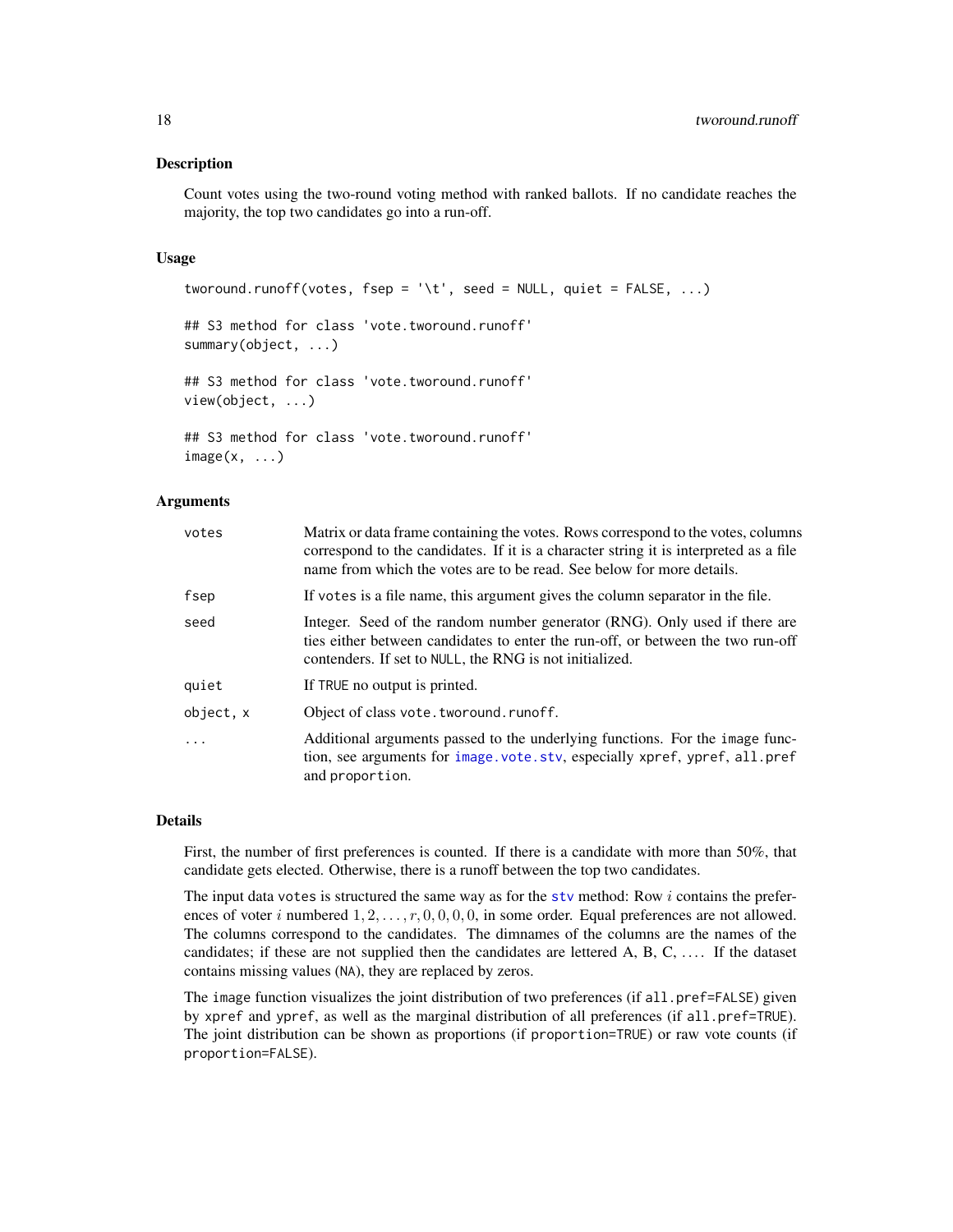# tworound.runoff 19

# Value

Function tworound.runoff returns an object of class vote.tworound.runoff which is a list with the following objects:

| elected          | The elected candidate.                                                                                     |
|------------------|------------------------------------------------------------------------------------------------------------|
| totals           | Vector of total votes in the same order as candidates (columns) in the input data.                         |
| totals2r         | Vector of total votes from the run-off (second round).                                                     |
| coin.toss.winner |                                                                                                            |
|                  | TRUE if the winner was sampled between candidates with the same score, other-<br>wise FALSE.               |
| coin.toss.runoff |                                                                                                            |
|                  | TRUE if the run-off contenders were sampled from candidates with the same<br>score. Otherwise it is FALSE. |
| data             | Input data (possibly corrected) with invalid votes removed.                                                |
| invalid.votes    | Matrix of invalid votes that were removed from the original dataset.                                       |

# Author(s)

Hana Sevcikova, Salvatore Barbaro

# References

Sen A. (2017). Collective Choice and Social Welfare. Harvard University Press, Cambridge, Massachusetts, Chapter 10\*3 (p. 243ff).

https://en.wikipedia.org/wiki/Two-round\_system

# Examples

```
data(ims_election)
trr <- tworound.runoff(ims_election)
summary(trr)
```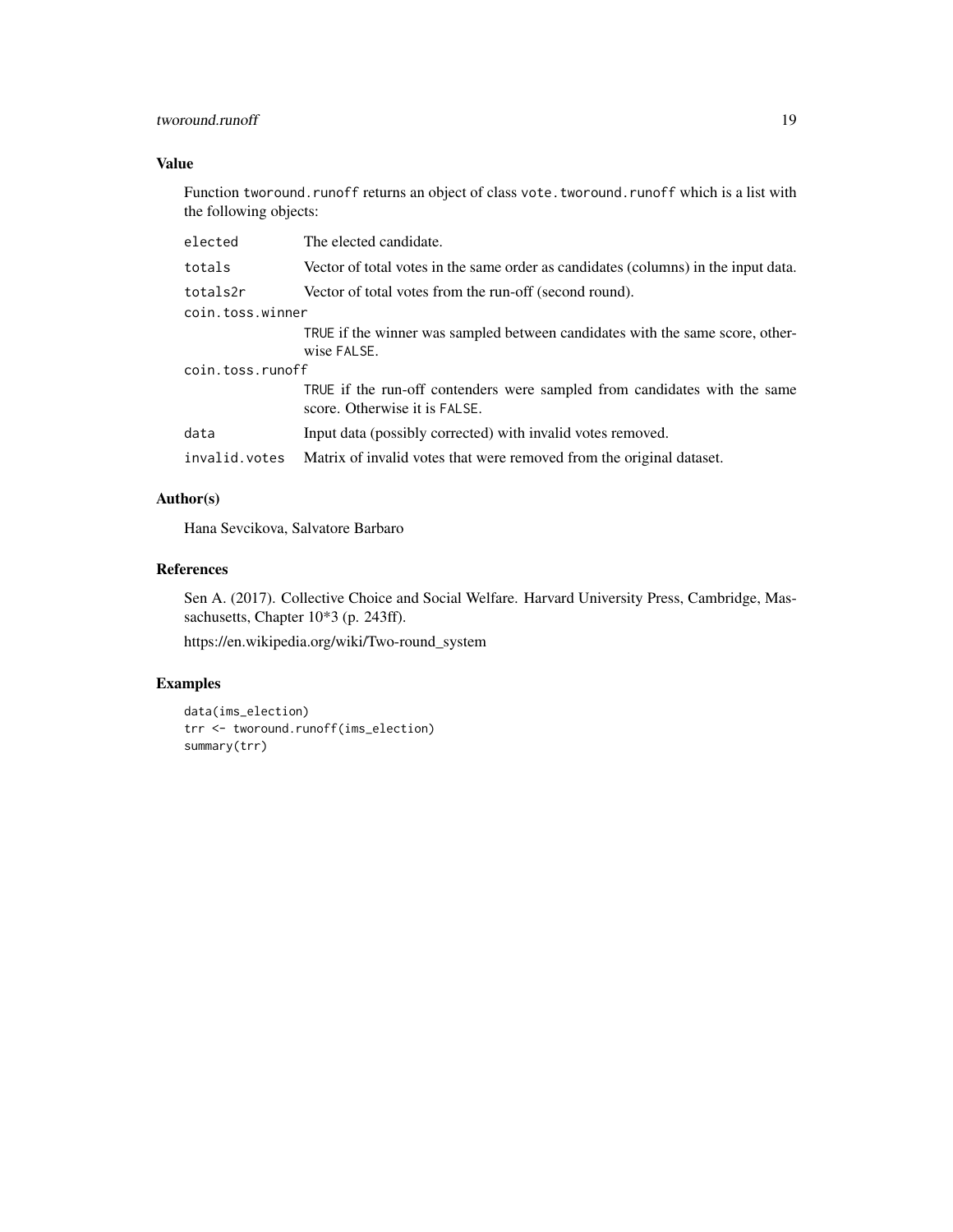# <span id="page-19-0"></span>**Index**

∗ datasets dublin\_west, [8](#page-7-0) food\_election, [9](#page-8-0) ims\_election, [10](#page-9-0) ∗ package vote-package, [2](#page-1-0) ∗ tools approval, [3](#page-2-0) condorcet, [5](#page-4-0) count.votes, [7](#page-6-0) score, [11](#page-10-0) stv, [12](#page-11-0) tworound.runoff, [17](#page-16-0) approval, *[2](#page-1-0)*, [3,](#page-2-0) *[7,](#page-6-0) [8](#page-7-0)* complete.ranking *(*stv*)*, [12](#page-11-0) condorcet, *[2](#page-1-0)*, [5,](#page-4-0) *[7,](#page-6-0) [8](#page-7-0)*, *[14](#page-13-0)* correct.ranking, *[2](#page-1-0)*, *[6](#page-5-0)* correct.ranking *(*stv*)*, [12](#page-11-0) corrected.votes, *[2](#page-1-0)* corrected.votes *(*count.votes*)*, [7](#page-6-0) count.votes, *[2](#page-1-0)*, *[4](#page-3-0)*, [7,](#page-6-0) *[12](#page-11-0)* dublin\_west, *[2](#page-1-0)*, [8](#page-7-0) food\_election, *[2](#page-1-0)*, [9](#page-8-0) image.vote.condorcet *(*condorcet*)*, [5](#page-4-0) image.vote.stv, *[5](#page-4-0)*, *[18](#page-17-0)* image.vote.stv *(*stv*)*, [12](#page-11-0) image.vote.tworound.runoff *(*tworound.runoff*)*, [17](#page-16-0) ims\_approval, *[2](#page-1-0)* ims\_approval *(*ims\_election*)*, [10](#page-9-0) ims\_election, *[2](#page-1-0)*, [10](#page-9-0) ims\_plurality, *[2](#page-1-0)* ims\_plurality *(*ims\_election*)*, [10](#page-9-0) ims\_score, *[2](#page-1-0)* ims\_score *(*ims\_election*)*, [10](#page-9-0) ims\_stv *(*ims\_election*)*, [10](#page-9-0)

invalid.votes, *[2](#page-1-0)* invalid.votes *(*count.votes*)*, [7](#page-6-0) ordered.preferences *(*stv*)*, [12](#page-11-0) ordered.tiebreak *(*stv*)*, [12](#page-11-0) plot.vote.stv *(*stv*)*, [12](#page-11-0) plurality, *[2](#page-1-0)*, *[7](#page-6-0)* plurality *(*approval*)*, [3](#page-2-0) print.summary.vote.approval *(*approval*)*, [3](#page-2-0) print.summary.vote.condorcet *(*condorcet*)*, [5](#page-4-0) print.summary.vote.plurality *(*approval*)*, [3](#page-2-0) print.summary.vote.score *(*score*)*, [11](#page-10-0) print.summary.vote.stv *(*stv*)*, [12](#page-11-0) print.summary.vote.tworound.runoff *(*tworound.runoff*)*, [17](#page-16-0) remove.candidate *(*stv*)*, [12](#page-11-0) score, *[2](#page-1-0)*, *[7,](#page-6-0) [8](#page-7-0)*, [11](#page-10-0) stv, *[2](#page-1-0)*, *[6–](#page-5-0)[8](#page-7-0)*, [12,](#page-11-0) *[18](#page-17-0)* summary.vote.approval *(*approval*)*, [3](#page-2-0) summary.vote.condorcet *(*condorcet*)*, [5](#page-4-0) summary.vote.plurality *(*approval*)*, [3](#page-2-0) summary.vote.score *(*score*)*, [11](#page-10-0) summary.vote.stv *(*stv*)*, [12](#page-11-0) summary.vote.tworound.runoff *(*tworound.runoff*)*, [17](#page-16-0) tworound.runoff, *[2](#page-1-0)*, *[7](#page-6-0)*, [17](#page-16-0) valid.votes, *[2](#page-1-0)*

valid.votes *(*count.votes*)*, [7](#page-6-0) view *(*stv*)*, [12](#page-11-0) view.vote.approval *(*approval*)*, [3](#page-2-0) view.vote.condorcet *(*condorcet*)*, [5](#page-4-0) view.vote.plurality *(*approval*)*, [3](#page-2-0) view.vote.score *(*score*)*, [11](#page-10-0)